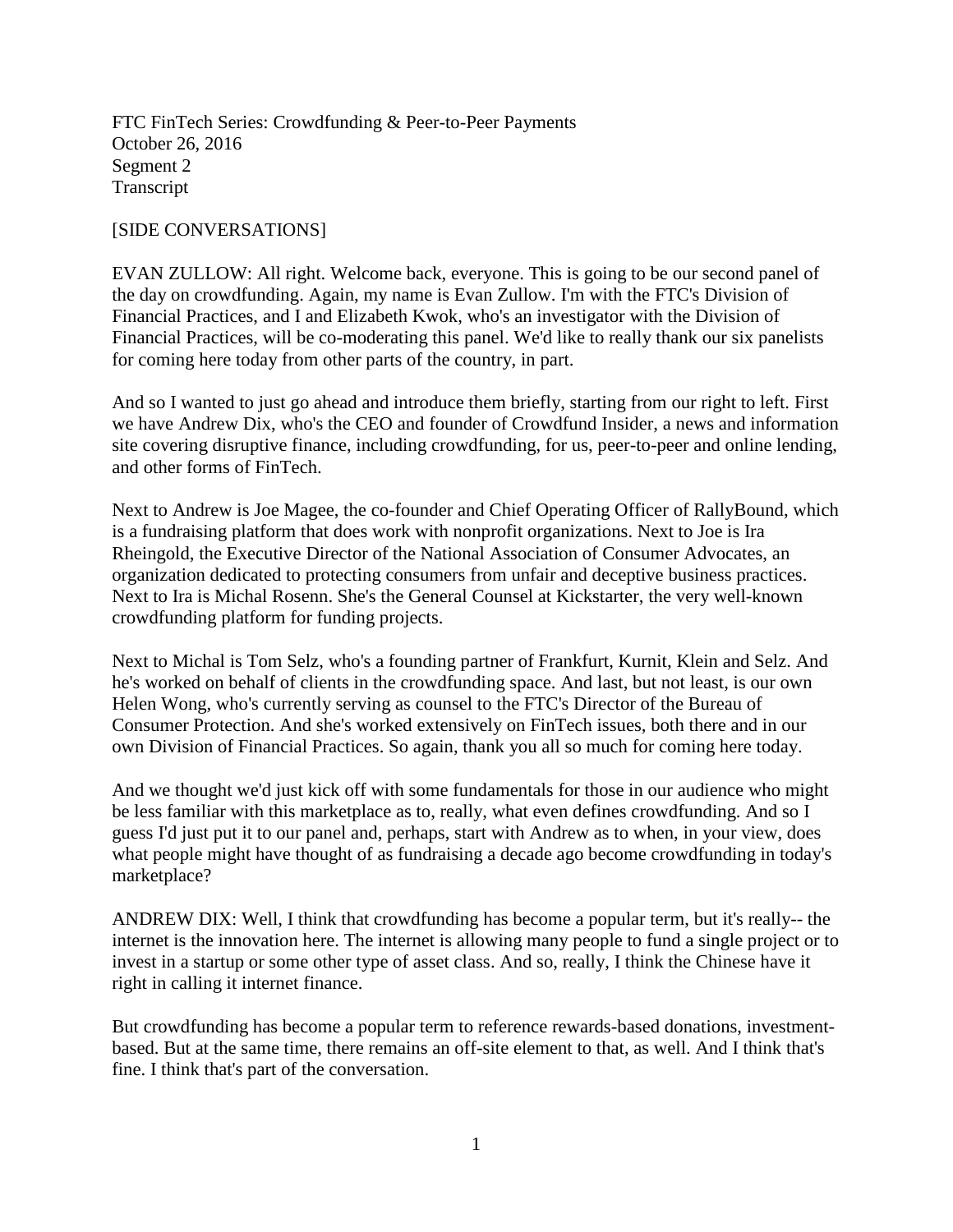EVAN ZULLOW: How about Michal? Do you have any thoughts about--

MICHAL ROSENN: Yeah. I think Andrew is completely right in noticing that crowdfunding is really this old idea, a combination of old ideas just applied to the internet. So whether it's patronage-- the centuries-old model of patronage-- or going out to your community and raising funds, these things have existed for a very long time, in a lot of different forms. And they're just coalescing on the internet, and certain platforms are bringing these things together.

THOMAS D. SELZ: Speaking as a lawyer, let me just add that I think it is still important to make distinctions in terms of the type of crowdfunding that a company or an entity or a contributor is looking at because there are different rules and regulations that apply, for example, to equity crowdfunding, where people expect to get their money back.

Equity crowdfunding could be broad enough to include market lending or online lending, where people hope to get their money back with an interest factor, as opposed to what we're going to be talking about today, which are donation model crowdfunding or reward model crowdfunding, each of which has its own peculiar rules and regulations which apply to it.

HELEN WONG: And I will just add that-- because I'm with the FTC-- consumer protection always applies. As everyone else has mentioned, crowdfunding is very broad. It can be as simple as fundraising for a bake sale or, today, as we know crowdfunding, you're using these new platforms that consumers can really gather together and raise funds for a cause or support a project they really like. But basic consumer protection principles of don't deceive consumers, don't defraud them, and don't make unfair promises still apply.

EVAN ZULLOW: Thank you. And you've already started to pivot into it to the next question, which is, if we could, it would be helpful to just walk through what now exists as the major ecosystems or categories of crowdfunding in the modern marketplace. I know Tina briefly touched upon the two that we're most likely to want to talk about on this panel, rewards-based and donations-based, but could someone offer a little bit more of a detailed description as to what those are, how those differ, and then some of the other categories, like equity, which Tom mentioned?

JOE MAGEE: So I can address the donation side. So we work with nonprofits to help them raise more money online. And crowdfunding really comes into play when the individual is asking for the funds, as opposed to the organization's brand-- so whether a cancer survivor is asking for a donation on behalf of, say, Susan G. Komen. So that's really what defines crowdfunding in the nonprofit and donation-based space.

And those can also be applied to things like personal fundraising, peer-to-peer fund raising. The terminology is pretty consistent, where the individual supporter is getting the network effect for the organization.

EVAN ZULLOW: How about the models? Rewards-based-- I think, Michal's a natural fit to address that.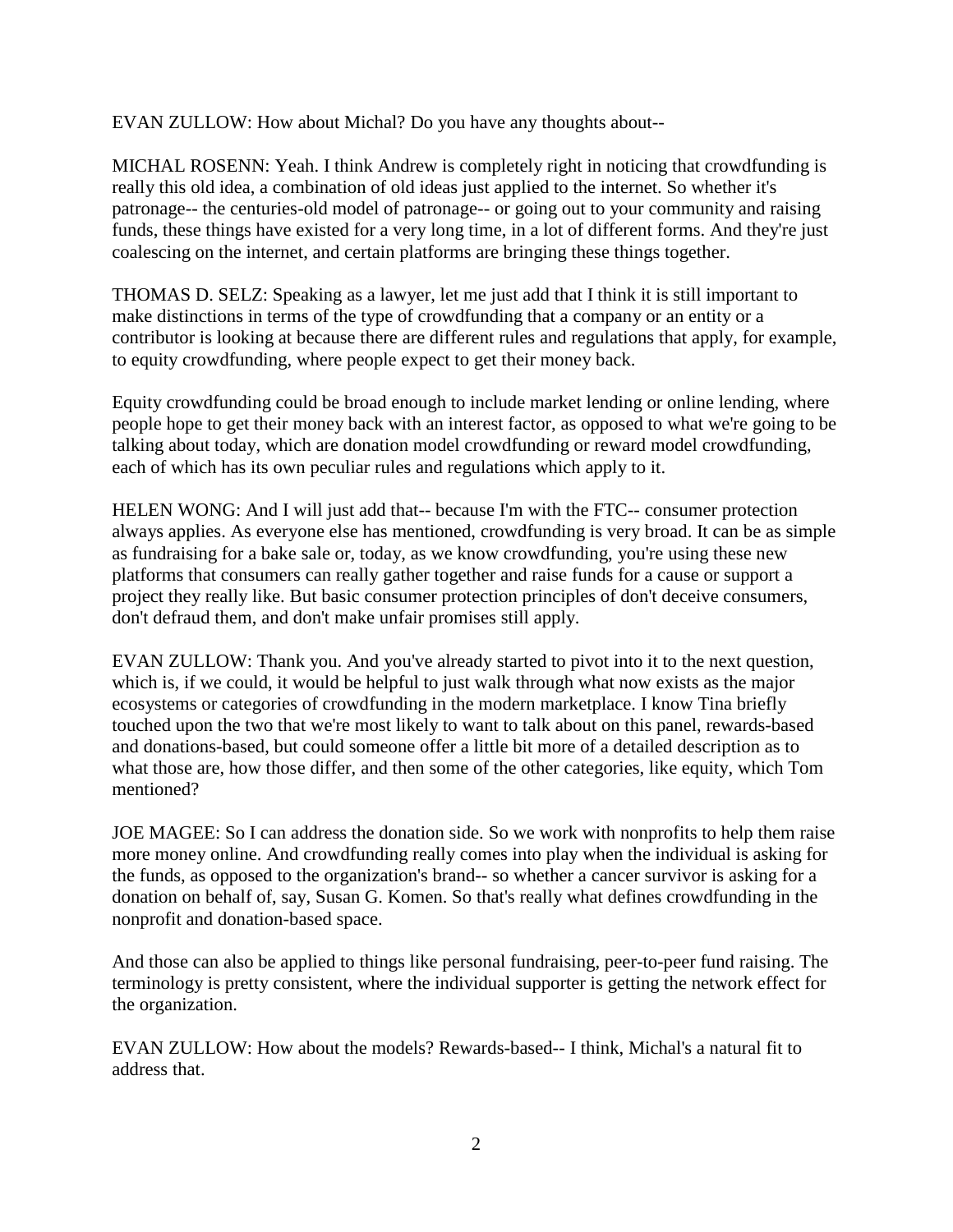MICHAL ROSENN: Yeah. So Kickstarter is a rewards-based crowdfunding platform. And what that means is that a project creator comes and presents a project on the platform. It's a finite project, looking to create something new. And backers can come take a look at it and pledge to it if they want to see the creator try to make this thing or do a dance performance or put on a music festival or something like that.

And in exchange for backing the project, they receive a reward. They can elect to receive a reward. They can also pledge without receiving one. But in contrast to equity-based crowdfunding, which we can discuss next, the backer doesn't receive any interest in the project or in the company or anything like that. All they get is the reward.

EVAN ZULLOW: All right. And, actually, on the equity front-- Tom, you mentioned it for a moment. Would you be willing to describe the equity crowdfunding ecosystem?

THOMAS D. SELZ: Yeah. I mean, we're really not here to talk about equity crowdfunding today. I could go on all day just about that. But let me just say in passing that's the domain of the SEC rather than the FTC. The SEC has come out with a series of regulations addressing different types of equity model crowdfunding where, people, basically are putting funds into a project with the hope that they will get their money back and something beyond that. It may be interest. It may be equity. It may be a percentage of the profits.

And there are very interesting rules and regulations around that. I think the most interesting thing that the SEC has come up with is Regulation A, where you can raise up to \$20 million a year in a Tier 1 or up to \$50 million in a Tier 2. Different rules and regulations apply to the different tiers. But I think that really will open up the gates to people being able to raise a lot of money in a very short period of time using the power of the internet in order to reach out to people who are interested in their particular project.

Let me just add one quick thing in response to what Joe said about donation model crowdfunding. Donation model crowdfunding-- you have to be very careful, particularly if you're trying to do something, what you think of, as a charitable donation, that donation model crowdfunding suggests that it may be something where you get a charitable deduction for the donation because donations are associated with charitable giving.  $501(c)(3)$ -- you get a charitable deduction.

That's not always true, depending on whether you're giving money to a nonprofit or to an individual. So from a consumer point of view, asking for money from a donation model, making a donation raises all sorts of interesting issues in terms of what disclosure has to be made.

HELEN WONG: I will note one thing, though. The FTC protects all consumers. So to the extent that there is an equity crowdfunding campaign that is just completely fraudulent, that would be a problem with us, too.

ANDREW DIX: That's good to know.

THOMAS D. SELZ: You'll have both agencies after you.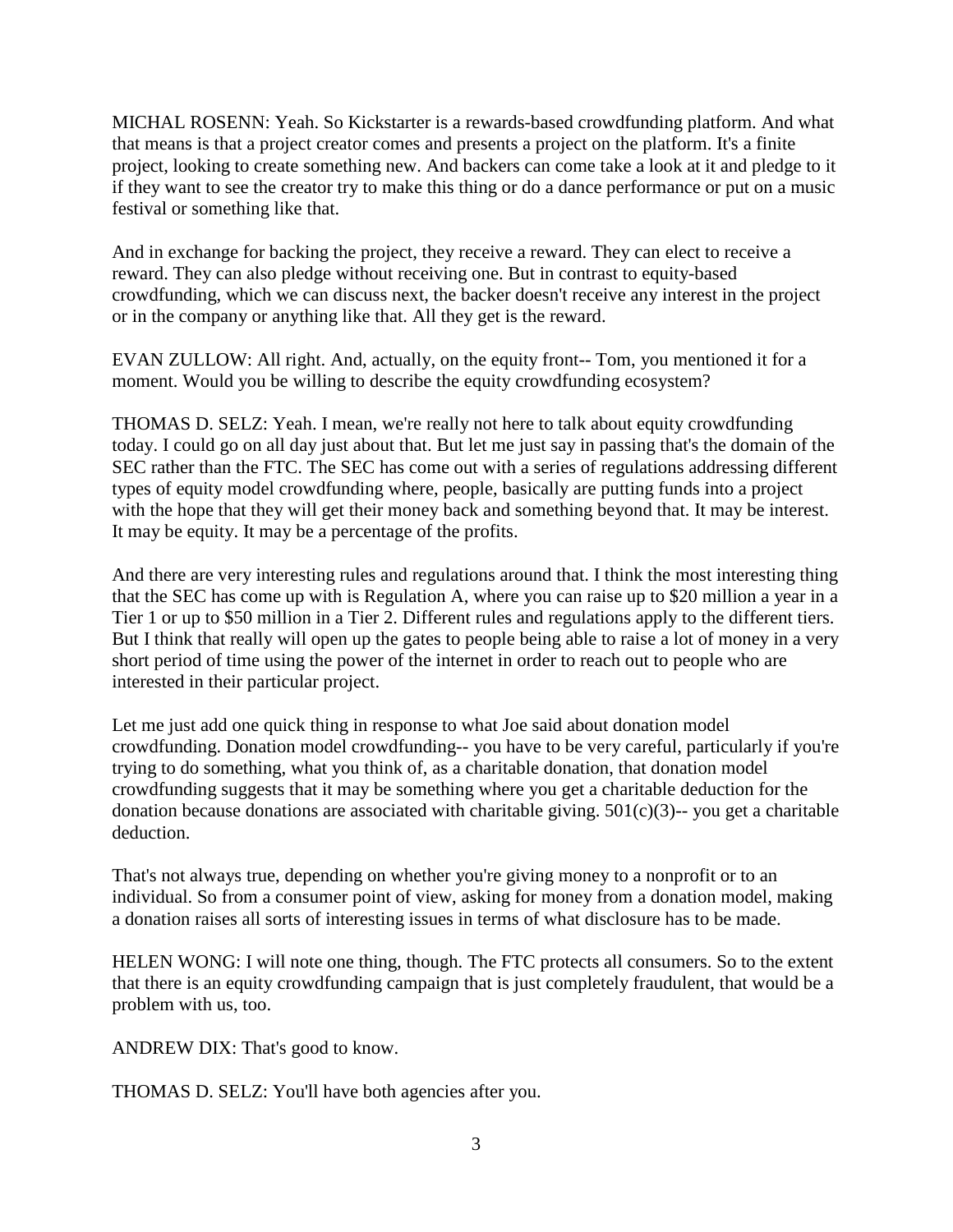ANDREW DIX: Yeah. I'd like to add one thing there. And I agree with everything that was said down there. But what you are seeing, within the investment-based crowdfunding sector or the securities-based sector-- debt equity, preferred, or convertibles-- you're seeing the merging of a perk and an investment. And I think you're going to see that evolve over the coming months and years.

You can look at BrewDog, which is one of the largest equity crowdfunding campaigns ever, globally. Any time you invest in that company, you also get some perks-- free beer, membership. And I think you're going to see some more creative utilizations of the combining of rewards and securities.

ELIZABETH KWOK: So Joe, as we talk about the differences between donations-based and rewards-based and talk about how consumers are interacting with these platforms, I wanted to give a chance for you to describe a little bit about what RallyBound is and how you interact with both the campaigns and consumers.

JOE MAGEE: Yeah. So our platform's a little different in that we power the philanthropy that's going online. We don't necessarily sell it or purport to give rewards or process the donation, necessarily. It's completely white labeled. It's completely customized for the organization. So supporters, donors, fundraisers might not even see the brand of RallyBound. What they're really going to see is, say, the Michael J Fox Foundation or Sierra Club.

So our terms and conditions, our exposure as it relates to consumer and privacy, is really different in that we work with the client to make sure that their privacy policy is clearly displayed on our campaign pages, that in donation confirmation auto responders, that the necessary information is available to the donor so there can be a tax deductible receipt if it's a  $501(c)(3)$ . So it's really on the onus of the organization to use the tool in a manner which is making sure that their donors understand where the money is going, the fundraisers understand why they're raising money, and that the organization is actually processing the money directly through their merchant accounts.

ELIZABETH KWOK: Great. Thank you. So as Commissioner McSweeney mentioned at the beginning of these events, both rewards- and donations-based crowdfunding is only continuing to grow and expand into different markets. So Andrew, would you mind talking a little bit about what this continued growth could look like and any important trends that our audience should be aware of?

ANDREW DIX: Well, I think that we are going to continue to see it grow and evolve and mature over time. Kickstarter has raised several billion-- you can correct me on the exact amount. Indiegogo is not quite as transparent as Kickstarter, but they have stated publicly that they've raised over a billion. And beyond that you have platforms like GoFundMe that has raised I think over 3 billion now. And so that's a pretty good amount of money.

I think the security space is going to be far, far larger. But we're really not talking about that here, right now. And also, I'd like to add that I think Indiegogo has made it clear that they are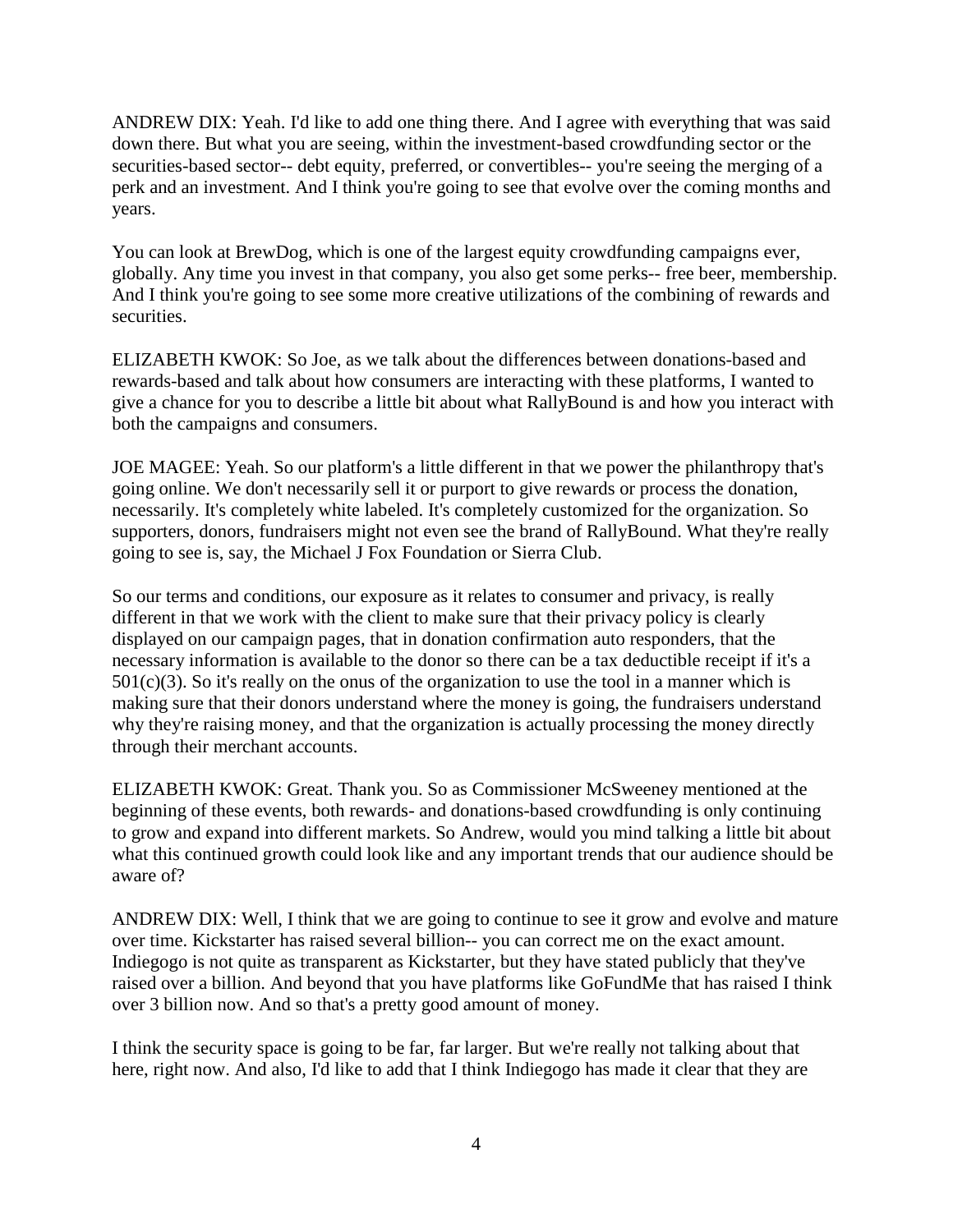going to get into the security space, which will mix things up a little bit and make it more interesting for you guys at Kickstarter.

ELIZABETH KWOK: Michal, do you have any thoughts about what growth and other trends will look like?

MICHAL ROSENN: Yeah. I think that the direction these things are going to move is you're going to see a development of the different silos within crowdfunding. So as equity crowdfunding develops, and certain platforms move into that, I think you're going to see people developing an expertise and really move on from this initial stage of everyone kind of exploring crowdfunding in a more general sense and really stake out their ground of--

So Kickstarter, for example, is in creative projects. So we're going to, very much, expand our idea of what it means to be a crowdfunding platform for creative projects. Indiegogo, for example, is going to be moving into equity crowdfunding, and I think has developed in demand, for example, and exploring pre-sales and things like that. So I think you'll see an increase in specialization.

ELIZABETH KWOK: One of the trends that we have observed is this idea that crowdfunding is a space where you can get your initial round of funding. And then, after you've gotten some publicity and, perhaps, demonstrated a success, you can seek out more traditional forms of financing such as venture capital or other private equity. Does anyone on the panel have any thoughts about this development and, perhaps, where it's going to go?

THOMAS D. SELZ: I do think that people trying to raise money should think about it sequentially because, I think, even for something like Title III with the SEC confuse the matter even more by calling that regulation crowdfunding, whereas that's just merely one of the crowdfunding opportunities for raising money-- that, if you think about things sequentially, you can think about how much money do I need to get this project off the ground?

And if you can do that successfully, by setting a low enough goal that you're not trying to do all or nothing, you can then have a better shot at raising money in the next round because you have demonstrated success in the first round. You've demonstrated that there really is-- there are people out there who want to contribute to this cause, or there are people who want to give some money for this. There are people who think that the reward that you are going to be making available is something worth taking a look at.

And so you can have raised money for development, for example. You can raise money for an initial prototype. You can raise money to do a charitable event or charitable cause on a more limited basis before you go wider with it. So I think there's a variety of different ways to think about crowdfunding as a sequential opportunity, rather than just trying to raise all the money you need for what you're going to be doing.

ANDREW DIX: Yeah. So I'd like to add that rewards-based crowdfunding has clearly become a solid step in the capital ladder. It's a methodology for start-ups, early-stage products, or projects to prove the marketability or viability of what they're attempting to achieve. And that's pretty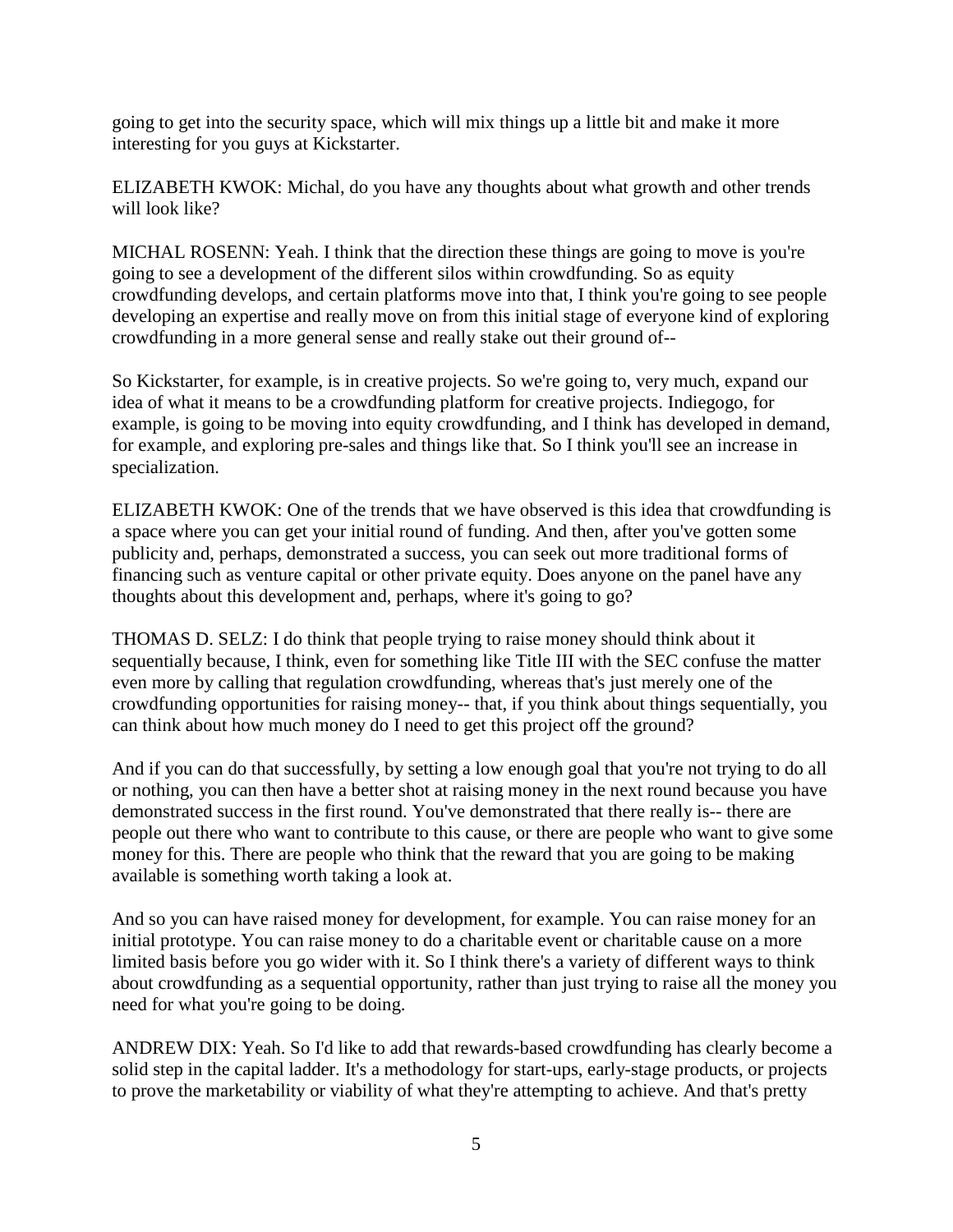cool because it saves a heck of a lot of time in accomplishing your goal. You can fail fast or you can succeed quickly. So that's a good thing.

On the other side, you also have seen established companies utilize a rewards-based crowdfunding platform like Kickstarter or Indiegogo to market their product or their project. It really wasn't so much about raising the money. They didn't necessarily need that. But it was a way for them to push an initial product out to the market and gain feedback. And there's value to that.

JOE MAGEE: Yeah. As a co-founder of a tech company, you're able to provide product market fit and market it and validation much more quickly in launching a product that is to a smaller community, at a smaller price point, to get them in the door. As a consumer, I've been able to get sunglasses and t-shirts at first buys and early access, too, by supporting projects early, say, on Kickstarter or Indiegogo.

On the donation side, it also applies where we look at crowdfunding specific to nonprofits, as the first touch point in that donor or fundraiser journey. So if you're able to get, say, your mom and dad to reach out to their friends and family and get that initial \$10 or \$5, you're now in the database, the donor record database. And you're able to remarket to them about cause-based initiatives or programs or events in their local area. So for a national nonprofit, or even a smaller one that starting out, if you're able to gain that net effect through early supporters, you can provide a substantial launching off point to start your nonprofit.

MICHAL ROSENN: Yeah. And I think one small anecdote to support this idea, that this is increasingly becoming a unique and legitimate and recognized form of fund raising, is DHS recently put out a proposed rule called the International Entrepreneur Rule, which, basically, it's an immigration rule that will allow certain internationally based entrepreneurs to be granted what's called parole and be permitted into the country.

And we submitted a comment, but we were not the only one. And there were a number of people who made this point in their comments, not just from crowdfunding platforms or people interested in crowd funding. But part of the rule is a demonstration that you've received a certain amount of funding, and, as it was proposed, it said from certain qualified investors.

But we made the point, as did others, that success on a crowdfunding platform, whether rewardsbased or whether equity, should be and is considered nowadays a legitimate form of demonstrating that you have financial support for your idea.

THOMAS D. SELZ: The downside to that-- and it's a very important downside to keep in mind- is that, while the internet can be very useful in a way of proving your product or proving your concept, if it doesn't work, if you don't raise the money, if things change, and you don't keep the people who are involved advised of that, it can very quickly become a very big negative.

So while it may be very useful as a way of building a market, for example, or of demonstrating that you've got something that's really very good and that people want to donate to, if you do things that alienate the base, if you don't stay in contact with them-- I was very surprised at the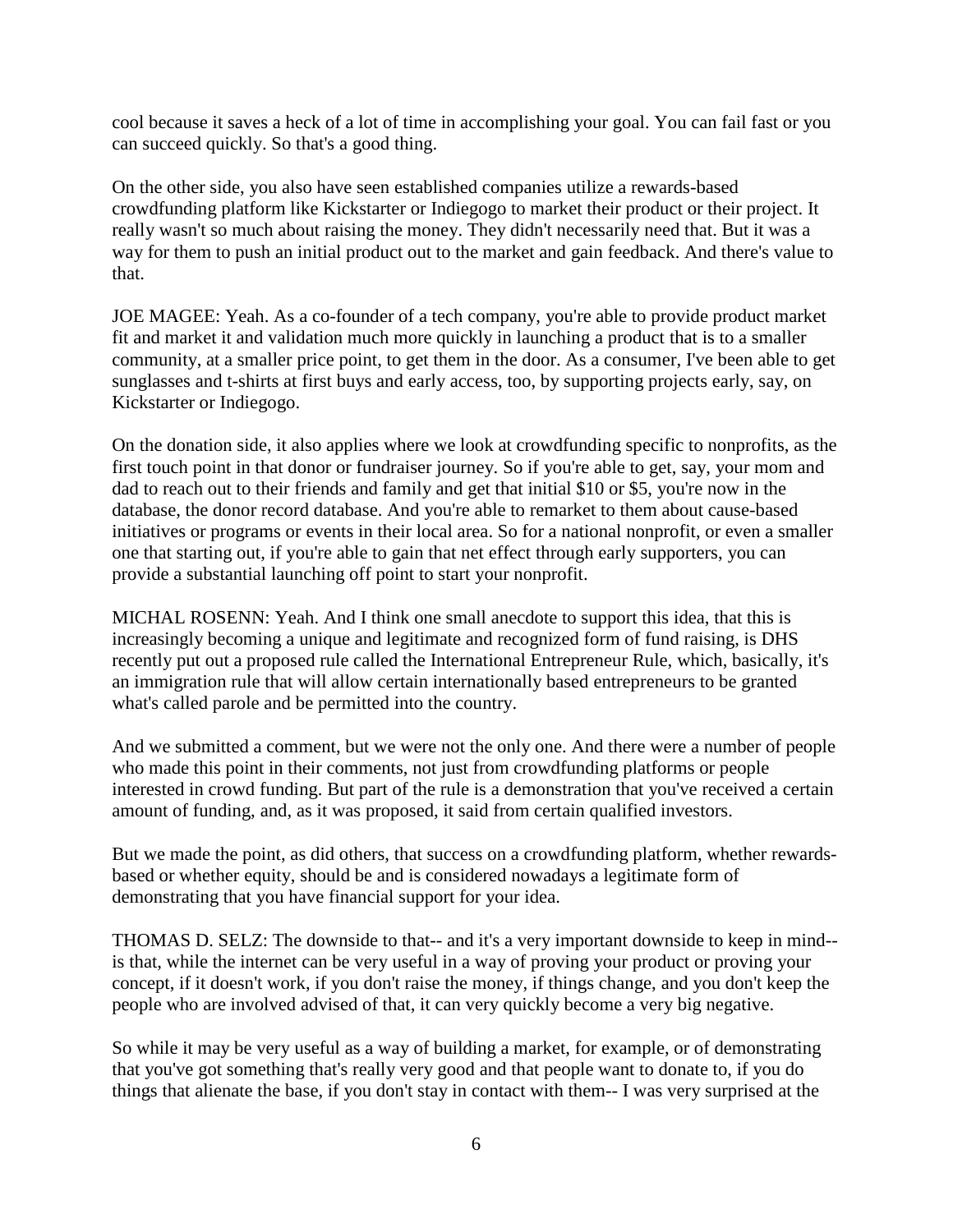presentation before, that most of the platforms at the top 20 that had been reviewed did not stay in touch with the people who had given money. There was, I think, only one or two that actually stayed in touch with people, and only then, if the people had already given money.

And I think from somebody's who's trying to raise money, it's very important to stay in touch with people because, if you don't, and either it takes too long, or they don't like what you're doing, you can very quickly have very negative buzz spreading. Just as much you can get positive buzz spreading, you can get negative buzz spreading. And if you don't spend time dealing with the people who you're reaching out to, it can come back to haunt you.

And just one other quick comment-- the international aspect of things also has to be kept in mind. A lot of the rules and regulations that we're dealing with here are in the U.S. or state by state. And there are different rules and regulations outside the U.S. The internet is world-wide, but just because you can reach out world-wide on the internet, doesn't mean you can accept money from world-wide.

ELIZABETH KWOK: So several of our panelists have already started touching upon the benefits of crowdfunding. But I was hoping that Michal could talk some more, specifically, about benefits for businesses as they enter this expanded realm of crowdfunding.

MICHAL ROSENN: Yeah. I think the way that we view the benefits of crowdfunding is as a counterbalance to a system where raising money-- so for us, specifically, for creative or cultural pursuits-- is dominated by incumbent corporate interests or financial institutions, where this not only is difficult to break into if you don't already have a foot in the door but also leads to the perpetuation of a monolithic culture, whether it's the same kind of movies or the same kind of music.

And so when we think about what kind of role our platform serves, it is to give a platform for diverse voices and to elevate those different kinds of voices and to provide opportunities for funding for people, for companies, who otherwise might not have found it in the existing market.

THOMAS D. SELZ: One quick comment-- I feel like, as a lawyer, I'm being very negative. And I don't mean to be. I think this is all a wonderful opportunity. But in terms of whether it's the rewards-based crowdfunding or even the charitable donation model, think about the costs that are associated with it. When you're trying to raise money, don't expect the money that you're listing as your goal to be money you're going to be able to use for the goal that you're setting.

In all of these different categories, there are costs that are associated with it. If you're doing a rewards-based crowdfunding model, think about the cost of the reward that you're going to be supplying. If somebody's supplying t-shirts, there's a cost to making the t-shirts. There's a cost to manufacturing it, to shipping it.

The taxes are an issue. From an IRS perspective, if you're doing a rewards-based crowdfunding where you're supplying a product or a service, that is a pre-sale of the product or service, which is taxable. The state tax authorities view that, as well. There was one situation in Washington where the person raising the money on a rewards-based model basically had people in multiple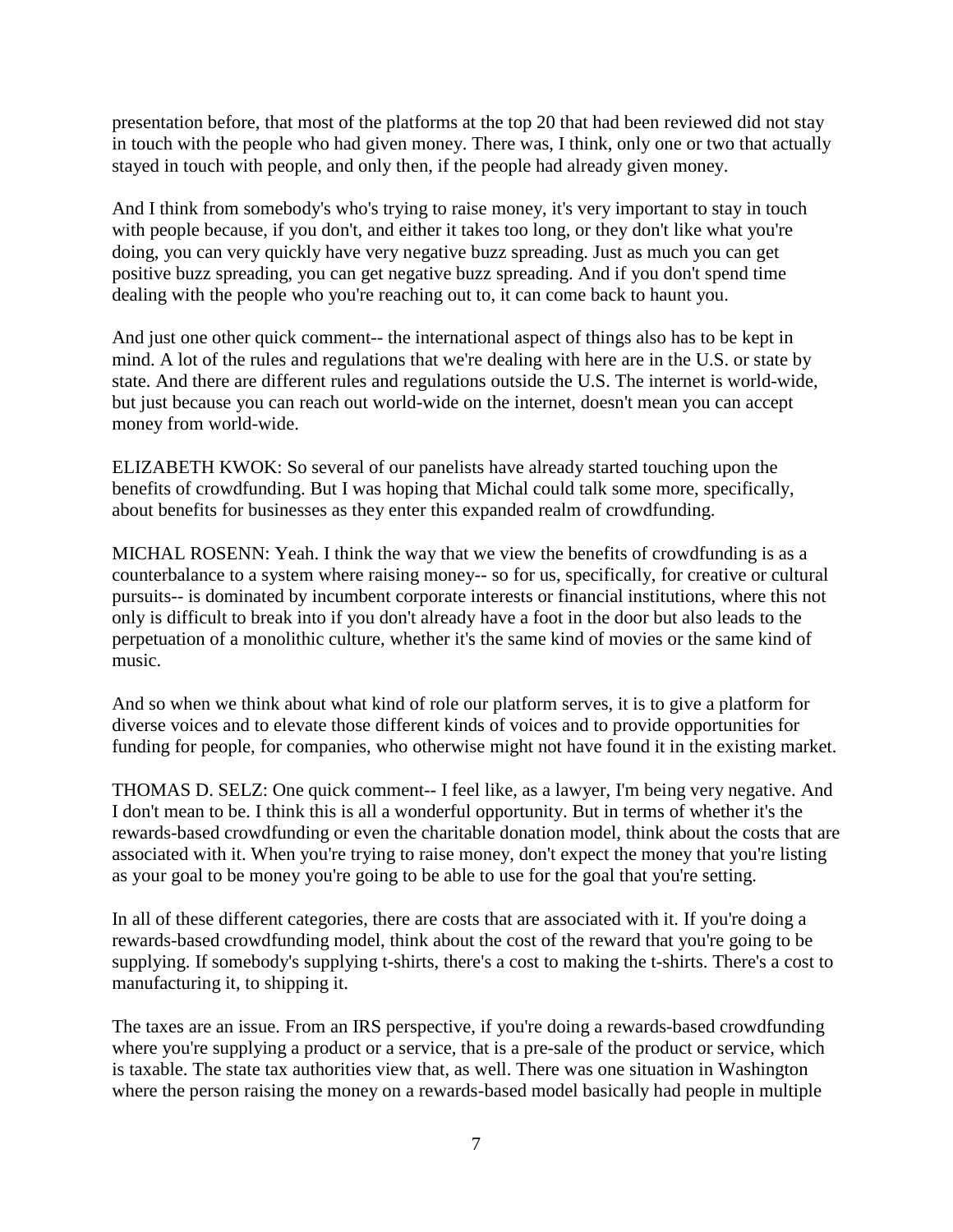counties within the state and had to figure out what the local sales tax was in each of the counties. And the amount of money that they raised wasn't worth the effort that had to go in to figuring that out.

So you have to be aware of the tax consequences of what you're doing for rewards-based crowdfunding. You have to think of the costs that are involved and the time that goes into it, in terms of staying in touch with people.

EVAN ZULLOW: All right. And pivoting to potential benefits to consumers in addition to the campaigns-- does anyone have additional thoughts?

JOE MAGEE: I mean, for nonprofits, they're able to, having intrinsic motives to support causes or have philanthropic efforts-- I think, that for an individual to say that they've given money to a loved one or in memory of or in honor of-- I mean, I think, one, it just feels good. But, two, there's a really strong trend in our industry to really try to define tangible impacts of what, say, a \$10 donation is going towards for a nonprofit organization.

So you're able to have a feedback loop in which you could see, I helped build that well in Africa, or I helped fund drug research in this specific disease. So for not only feeling good about it, but you actually get to see tangible results of where your money is going. It's one of the big draws for consumers to continuing support donation-based.

MICHAL ROSENN: Yeah. And I think that extends beyond donations-based, as well. And what we see is backers being just really thrilled to have the opportunity to be part of the creative process and to see the development of a film or a product that they really have always loved, a new project by a game producer that they've always loved.

I mean, one of the more famous projects that ran on Kickstarter was the Veronica Mars movie, which took-- I think it was a movie or a TV show. That's my ignorance about it. That had a cult following, and they created a movie about it. And just the excitement from everyone who had been a fan and being able to be part of this and, as a reward, being able to go and visit the set-- I think it speaks to that community.

ANDREW DIX: It's a creation of a community

MICHAL ROSENN: Exactly.

ANDREW DIX: It creates community.

THOMAS D. SELZ: I think there were 93,000 donors to that campaign.

MICHAL ROSENN: Yeah.

ANDREW DIX: And we're all digitally empowered now. So creating a virtual community, it has value.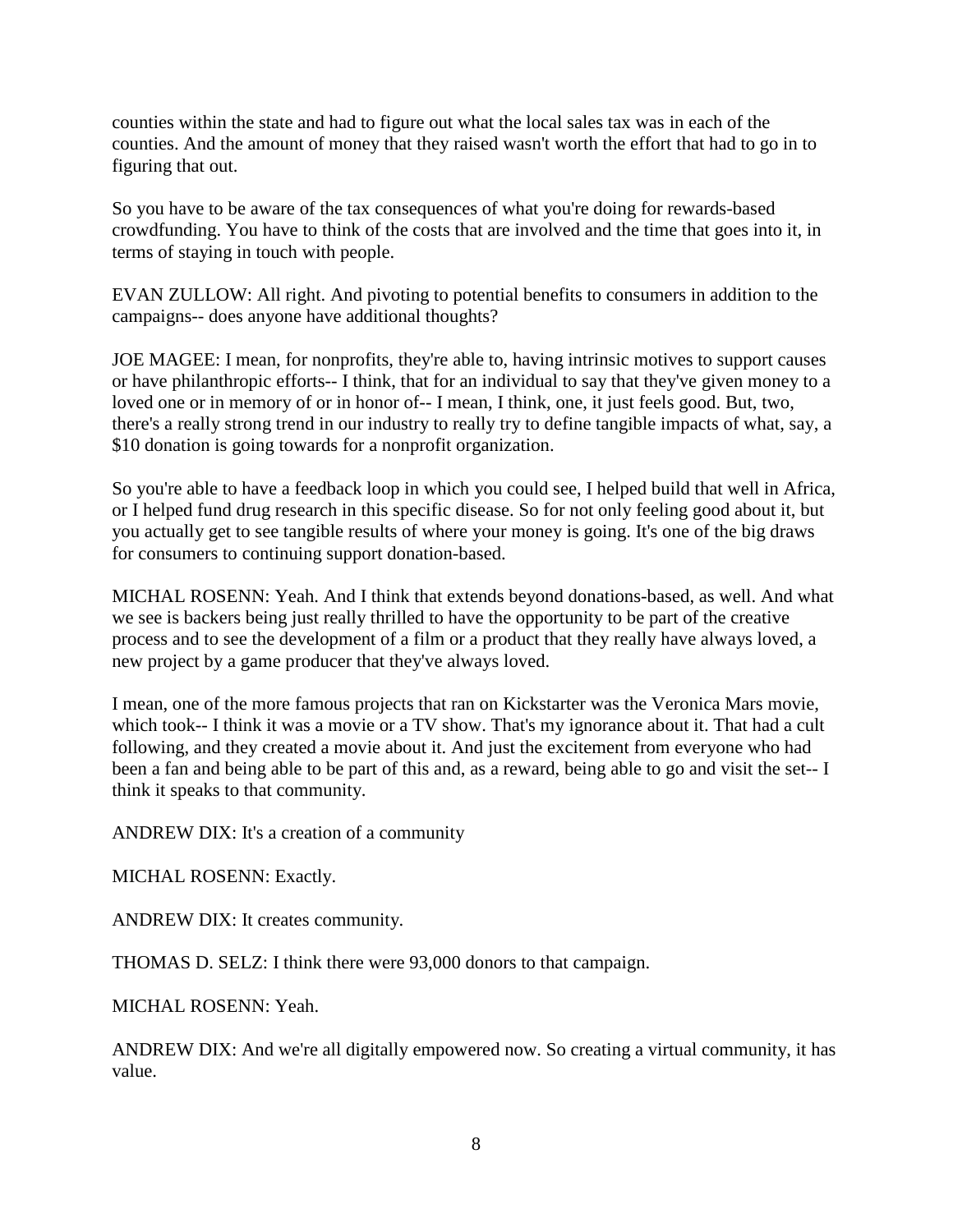## MICHAL ROSENN: Absolutely.

ANDREW DIX: I mean, that's how we live today.

JOE MAGEE: I think there's also being the first one, being able to be in-the-know, being an early supporter as it relates to creative projects or, say, new technologies or even new apparel- to be able to have the first one, to get it, or to be able to say that I contributed to the project, I think, is also pretty special and allows consumers to have that sense of feeling in crowdfunding.

ANDREW DIX: And I agree with that. I think there is an opportunity. There's some value there to get something that's unique or be early or at a lower price. But as Kickstarter likes to say, they're not a store. And I think that too frequently people just treat it like it's a trip to Amazon.

EVAN ZULLOW: Well, that was a nice little pivot into the next topic, that, of course, we would want to address, which is the potential risks. Of course, this is, as you saw on our first panel, it's across financial technologies. Some of the themes are somewhat similar. But we want to drill down a little bit as to what some of the challenges are in the consumer experience and also, of course, because we're the FTC, the potential for deceptive or unlawful conduct.

And so just to start things off, as a jumping off point, we're hoping that Helen-- who led the action that the agency took in the Forking Path matter-- we're hoping you could briefly describe the conduct that was at issue there for our panelists and the audience.

HELEN WONG: Yeah. Sure. Commissioner McSweeney talked about it briefly.

So the FTC's first crowdfunding case was FTC v. Eric Chevalier. And there, the concept was very simple. The campaign organizer promised his backers that, if the campaign raised \$35,000, the backers would receive certain rewards like the board game and certain specialized pewter figurines. He ended up raising over \$122,000, but, instead of using that money to create the board game, he used it on himself-- on rent, on moving fees, on licensing fees for another project. So that was deceptive because he didn't create the game, and he didn't provide refunds to consumers.

And that is an example of something that we would find to be deceptive and a problem. And I do want to note that deceptive conduct can apply across the board. It doesn't really matter whether it's the campaign organizer or the platform. At the FTC, we really are concerned about what representations are being made to consumers and whether those representations are true.

THOMAS D. SELZ: And the FTC should really be commended for this particular action. One of the things that Helen didn't mention is that, when the people who had been contributing for this board game, in fact, never got it, they went to the state attorney general where the person had moved. And the state attorney general declined to pursue it and said, I'm sorry. You're just out of luck.

And it was the FTC that stepped in and helped. I don't think they could get any money back, but they were able to fine. And they, really, gave some sense of closure to the people who had been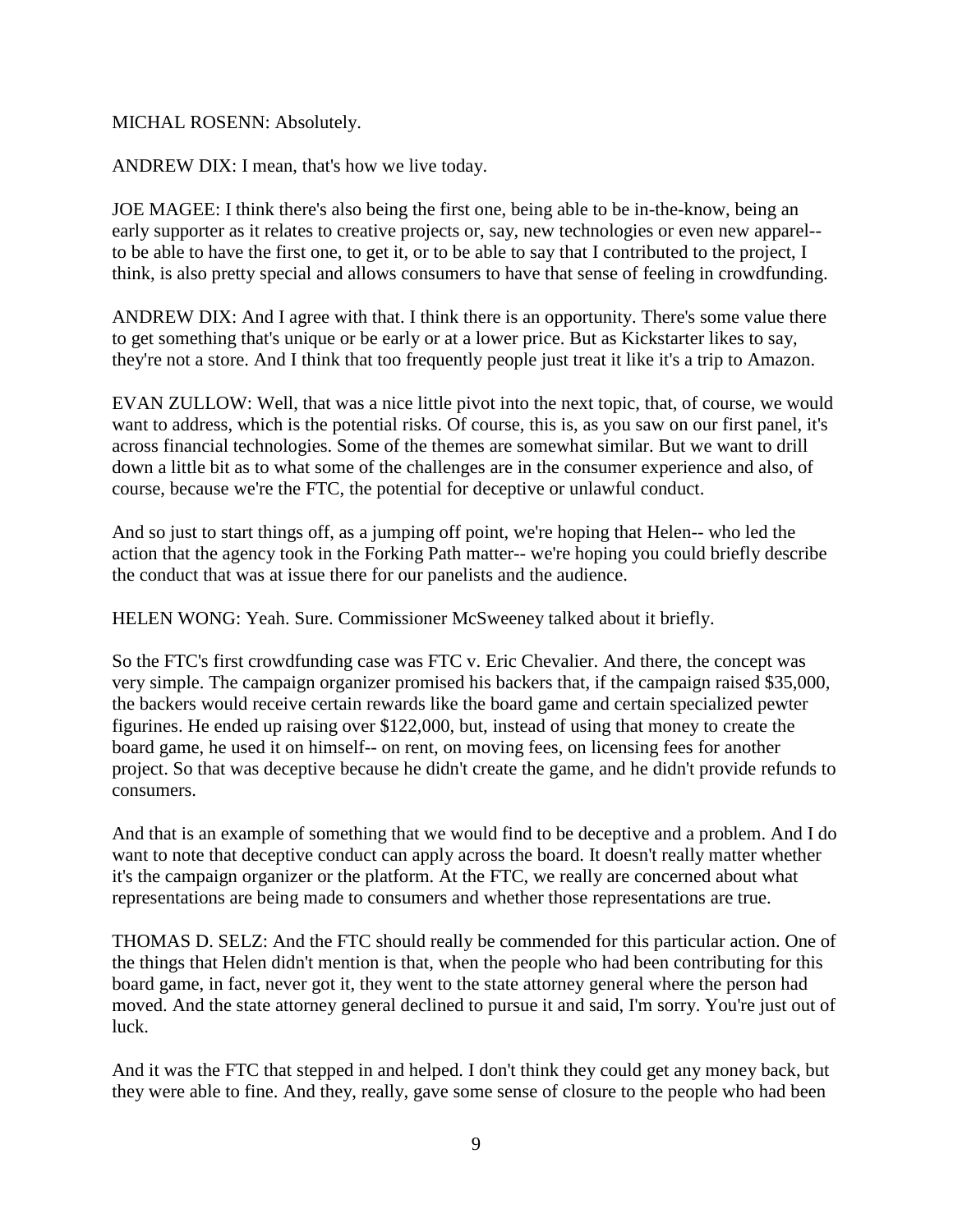misled by the person who was using this campaign. So the FTC should be commended for that. And it is another alternative where people can go if they feel that they haven't gotten what they're supposed to be getting.

HELEN WONG: I will just add that-- so thank you for that. And I don't know the background with the AG's office, but we really do partner with AG's offices. And we see them as partners. So to the extent that consumers see a problem, we tell them to complain to the FTC, complain to the AG's offices. We're always happy to work with different states.

IRA RHEINGOLD: Right. And one of the first actions, actually, was the Washington state AG who took an action against an actor who was engaged in deceptive practices. I've been doing consumer protection work for a long time. And so, while I think the whole notion of crowdfunding is a good one-- I fought with financial services companies for a long time. So any way you can get them out of the picture, in some ways, is never a bad thing. And finding new and creative ways to fund important projects is good.

But when there's large amounts of money involved, the danger of fraud grows. And I think that the question for me is, what kind of duties, what kind of due diligence, needs to be put in place for the platforms who are actually making money on this whole process. So where the FTC, what we've gone after-- and I think that's going to be the question as we move ahead because we talk about the potential for growth here. How much money is going to get involved?

And the more money becomes involved, and the more people have access to it, the greater the reputation grows. I mean, Kickstarter or Indiegogo, these companies, really-- their reputation is incredibly important for this stuff to work. You can go to these places and feel like this is a safe place where I can donate money to, that I'm going to be treated fairly, and the campaign I'm giving money to is something that's legitimate. Why? Because they're present on these platforms.

And for me the question not only is, how do we monitor the folks. Well, how do agencies, regulators, private consumers monitor the folks who are asking me for money? But then, what are the duties and obligations of those platforms? And I think that's going to be the big question as we move forward here-- is, how do we set up the rules of the road.

So the platforms are making money as part of this process. That's their business model. But then, the question is, what are their duties to investigate. What's the duty to make sure that the people who are using their platform to collect money from consumers are legitimate, are engaged in fair practice? So it's great that we go after the game maker. But then the question is, what was the duty. What initial investigation was done? How did we determine that this person was eligible to use our platform to make money? And I think that's a particularly interesting question that needs to be answered as we move forward here.

# EVAN ZULLOW: Thank you, Ira.

THOMAS D. SELZ: Unfortunately, a court in Maryland answered that in the negative. Last year, there was a case involving GiveForward, where there was a fraudulent campaign that was run on it. And the people who donated, sued. And the court in Maryland said the platform did not have a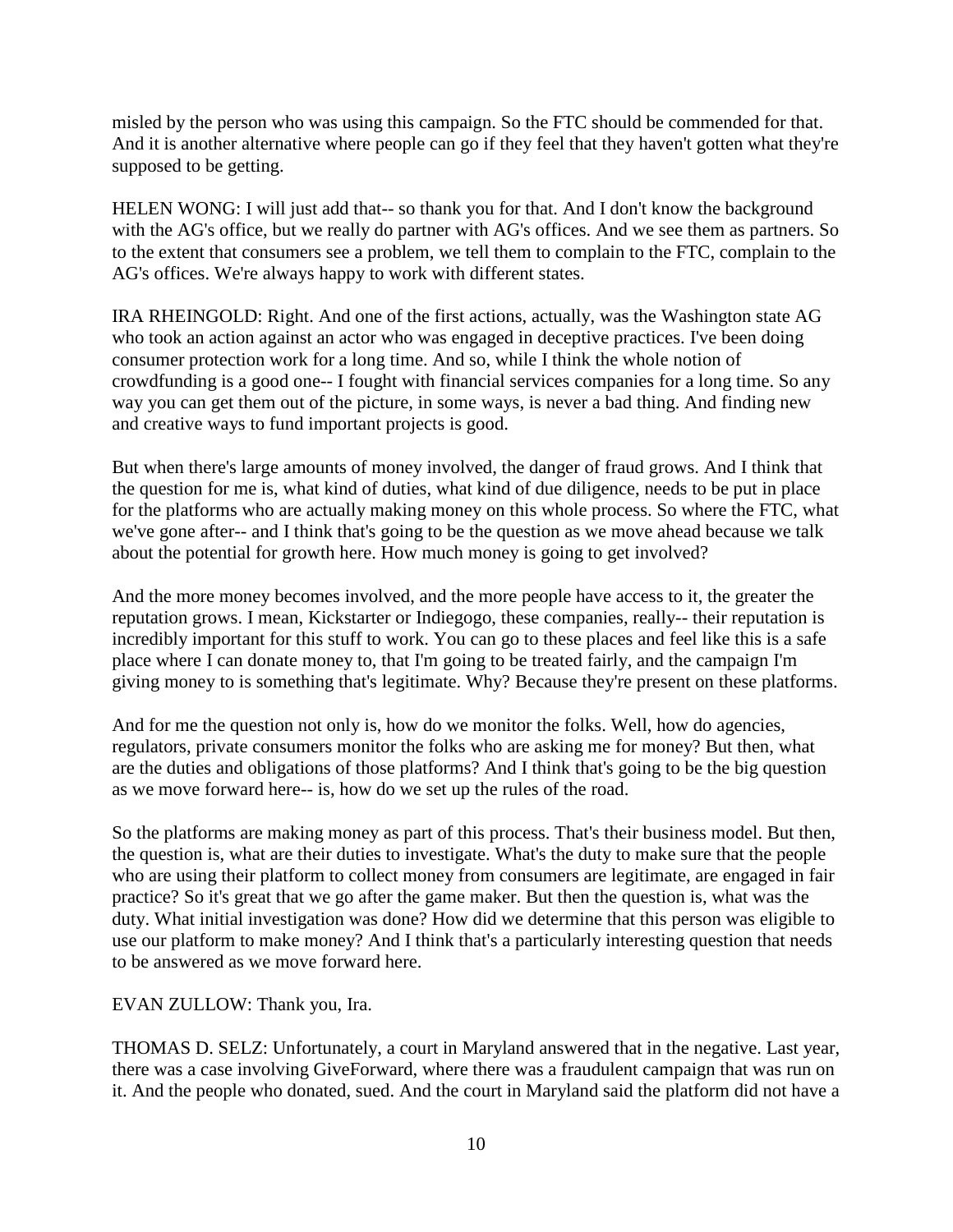responsibility for the content on its site, even though it was fraudulent. They cited the Communications Decency Act, the CDA, section 230, and said that precluded the platform from having liability for the fraudulent content.

That doesn't mean that the platforms themselves, in many cases, disclose any liability if they say on their sites, we are not responsible. I mean, Michal, you can talk about that.

ANDREW DIX: Well, I think that you're right because they say quite clearly on their sites that they're not responsible. They're just matching creator and contributor. That being said, I think many people who are backing these campaigns don't quite grasp that concept. And so I think it's a bit of a struggle and a challenge there.

I do think that both main platforms have continued to push forward and find better, more effective ways to effectively vet campaigns that may be fraudulent or bogus. And I think they're going to continue to do that. And I think they should. I think that's part of the evolutionary process. And I'm sure you can share your perspective.

EVAN ZULLOW: So just to take a quick step back. And these are the exact issues that we wanted to walk through step-by-step. But at even a more rudimentary level, when thinking about an egregious case of the sort that Helen described-- how common is this kind of thing, in your views, in the marketplace? How common has it been? How common is it now? And just how much of an issue is it and could it be?

IRA RHEINGOLD: I'm not sure it's that common yet. Again, as we've talked about before, there's nothing particularly new here. We're talking about fundraising. We're talking about money for investing in products. So whenever you see money being taken from one person for someone else, there will be scam artists. There will be people who will be looking to take advantage of it.

I think we're still in the early stages here. And I think the risk is, as the amount of money grows, as the opportunity grows, the risk becomes greater. And I think we're still early enough in this process that we can create the rules of the road to make sure that people aren't harmed because you can be damn sure, if there's an opportunity to collect money from a large group of people, there will be people looking to take advantage of it.

EVAN ZULLOW: So do you think that the platform should be creating those rules or the government entity stepping in and determining that?

IRA RHEINGOLD: Well, my personal opinion is that, while I'd like the industry to self-regulate to a certain extent, I'm always looking for a regulatory body to create some rules, as well. I've never been a great believer in self-regulation in and of itself. I'm never a big believer in disclosure as being sufficient, either. Again, that's my personal preference after working for decades in this area.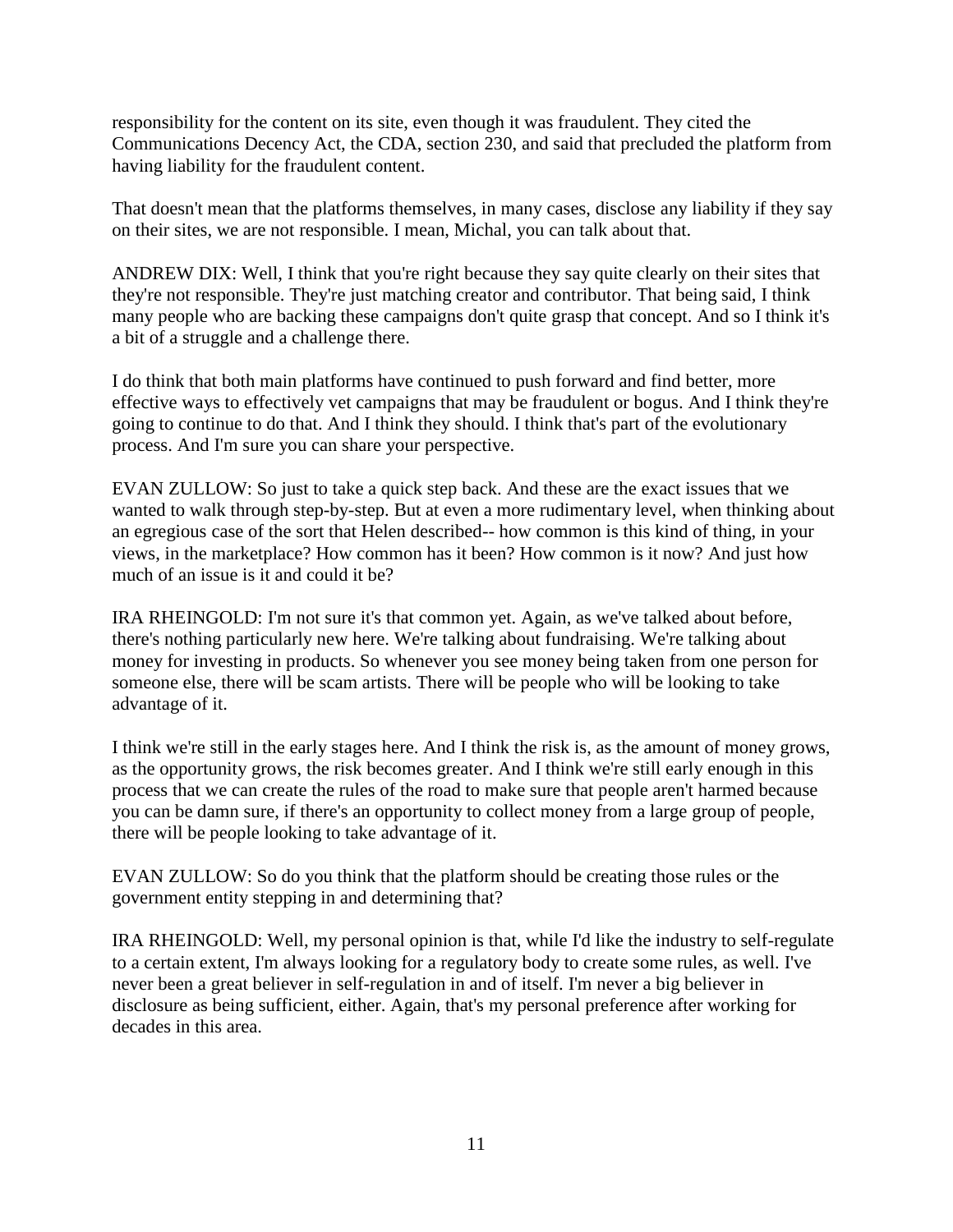I think it's important. I think the industry should take the first step in really doing that selfregulation. And may, in fact, be sufficient. But I think, ultimately, there's got to be some sort of rules that everyone recognizes about what their duties are.

JOE MAGEE: From a platform perspective, as we are one, we have a little different benefits in that we sell the platform. It's not a free platform. It's a software that we sell to nonprofit organizations. So there's a higher barrier to entry for our clients, specifically. But just like technology has enabled crowdfunding, it is, in my opinion, that the volume and scale will be such that technology should help solve the issues that come up.

For instance, Stripe, one of the payment processors, just released some artificial intelligence and algorithms to start preventing fraud and fraudulent submissions through, say, hackers, using machine learning to start doing predictive analytics around submissions and transactions. So the volume and scale at which some of these projects are being created and funded at-- we're going to have to use a technological approach to address some of these issues as it relates to consumer protection.

EVAN ZULLOW: Thank you. And that leads to another interesting question, of course, which is, in the current environment and looking ahead, what's being done by the platforms, for example, and any of the other players in the industry to take steps before something bubbles up, a potential fraud or unlawful activity or even just problematic conduct that inconveniences or bothers consumers. What are some of those steps that take place? Michal?

MICHAL ROSENN: Yeah. To answer that as well as a few other questions-- so first, when we're talking about actual fraud of the type that occurred in the Chevalier case that Helen worked on, and, I think, what we're talking about here-- and Ira, I think you mentioned that this is very rare. And it is. It's extremely rare on our platform. It's happened, literally, maybe, a handful of times, potentially.

And there are all sorts of reasons for that. As a platform, we make it a high barrier to entry so that it's not a place where you can just come and get money. It is, as Tom mentioned, it's difficult to run a crowdfunding campaign on a platform like ours. It is not easy. We have an all-ornothing platform so that you have to meet the goal that you set before you get any money.

But I want to take a step back and differentiate the two kinds of concerns we have when it comes to consumers. And one is that classic fraud, a scam artist coming on the platform to raise money for illegitimate purposes. And the other is the fulfillment risk that we see of a project not fulfilling on the rewards that were offered in the campaign.

And I think it's imperative that we think about these and address them in completely different ways. So a lot of times, when people in the press or consumers talk about the consumer issues around crowdfunding, what they're talking about is the latter. The fact that they pledged for a reward and didn't get it. And those are the majority of investigations that we've seen by regulators, by state AGs.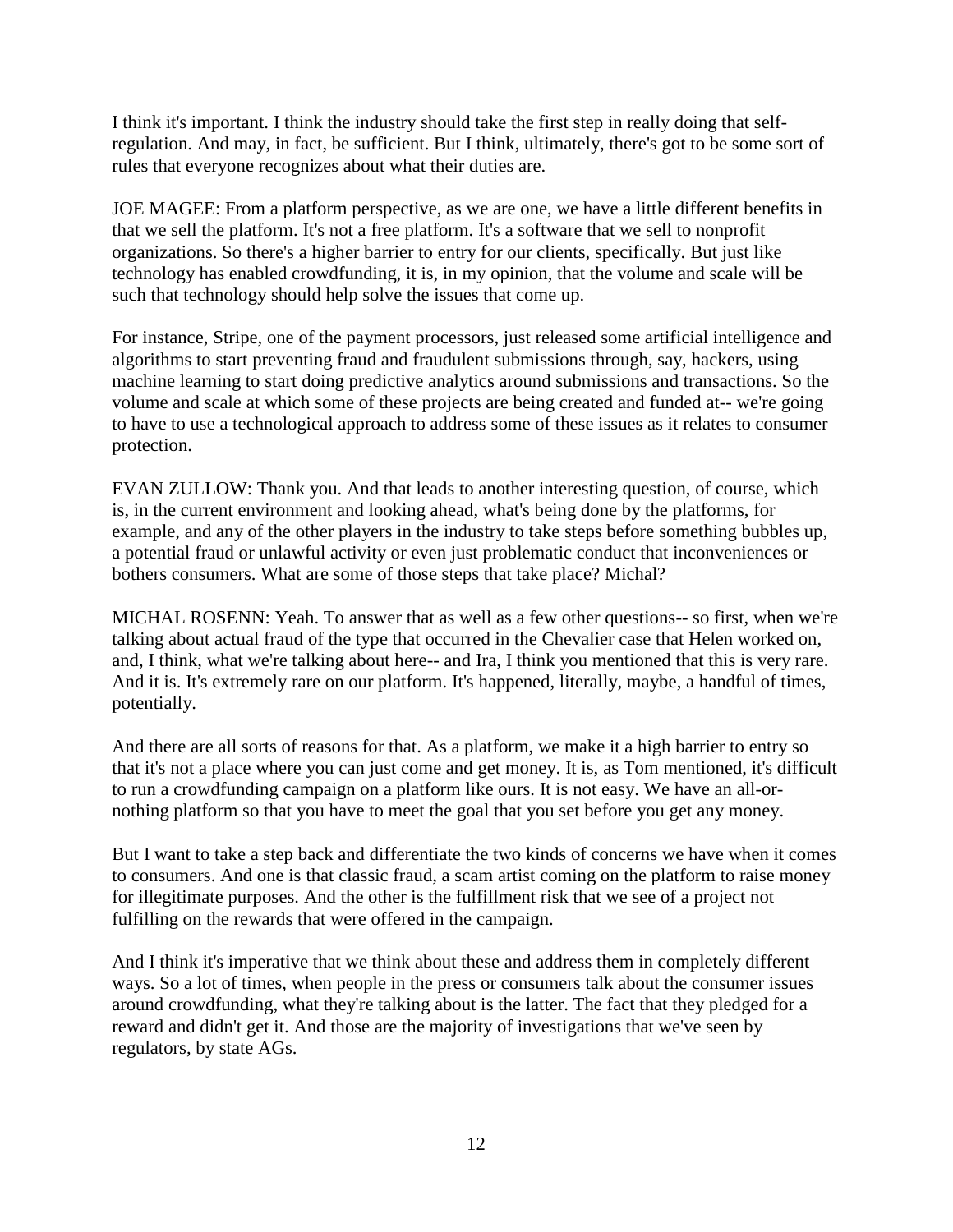And I think this is where there is a lot of work to be done on the regulators and law enforcement side and on the consumer side, in terms of making clear what crowdfunding is and what it isn't. And making clear that, when you are backing a project on a site like Kickstarter, you are not going to Amazon. You are not buying a product. You're supporting an idea that doesn't exist yet. And, as with any sort of creative endeavor, there is a certain level of risk involved with that.

There was a study at the University of Pennsylvania that was done last year that looked at projects on Kickstarter over the course of the nine years we've been around and found an average failure rate of projects of about 9%. So about 9% of projects across the board did not end up fulfilling the rewards. And that's a failure rate that is important, that backers know when they come to our site. And, as a platform, and, I think, as regulators, our role is to ensure that people understand the risk and people know what they're doing when they're backing a project and what they're not doing.

ANDREW DIX: Yeah. I'd just like to jump in there because I agree with what you said. It's always buyer beware. And it's not a trip to Amazon. And I also will commend Kickstarter because I think they've made some changes to the platform that have improved the overall reliability of the projects that are offered on the site.

A basic one is they will not list a campaign without a working prototype. I think that's pretty big because Photoshop is pretty easy to use. And they have kicked off numerous campaigns that really didn't quite cut it. And I think that's a good thing. That's a starting point. Of course, those campaigns quickly go to another site and launch their campaign there, for better or for worse.

But I will commend Kickstarter on the degree of transparency they've attempted to achieve. You had that drone project, which was a huge failure to deliver, and they did some research. And they actually published a pretty detailed document as to what exactly happened. And I that's a good thing because people want to know. I mean, the worst thing you do is you leave people hanging there, and they have no idea what's going on.

When a campaign goes dark, that's a bad sign. When a creator goes on to the page and says, look, I screwed up, I can't do this-- some people are willing to cut you some slack. It doesn't make it easy to lose money, but that's part of the process.

IRA RHEINGOLD: I just want to respond to one thing I heard because-- I mean, it's a bunch of things. I mean, I agree with most of what you said. I really do. I think that, in fact, there has to be an awareness. I mean, I think part of the education process, part of teaching consumers when they're entering this process, is there's no guarantee, that we're trying to fund something that, otherwise, might not get funded, and it may fail. And that's fine because not every idea that's going to go forward is going to go forward and is going to succeed.

And that's not fraud. That's simply people doing their best, and things go wrong. And there's nothing wrong with that. And, in fact, I think that's what we're trying to accomplish here, in some ways. I don't buy the notion that it's a simply buyer beware notion. I don't think it is buyer beware. I think that, in fact, there are some responsibilities here.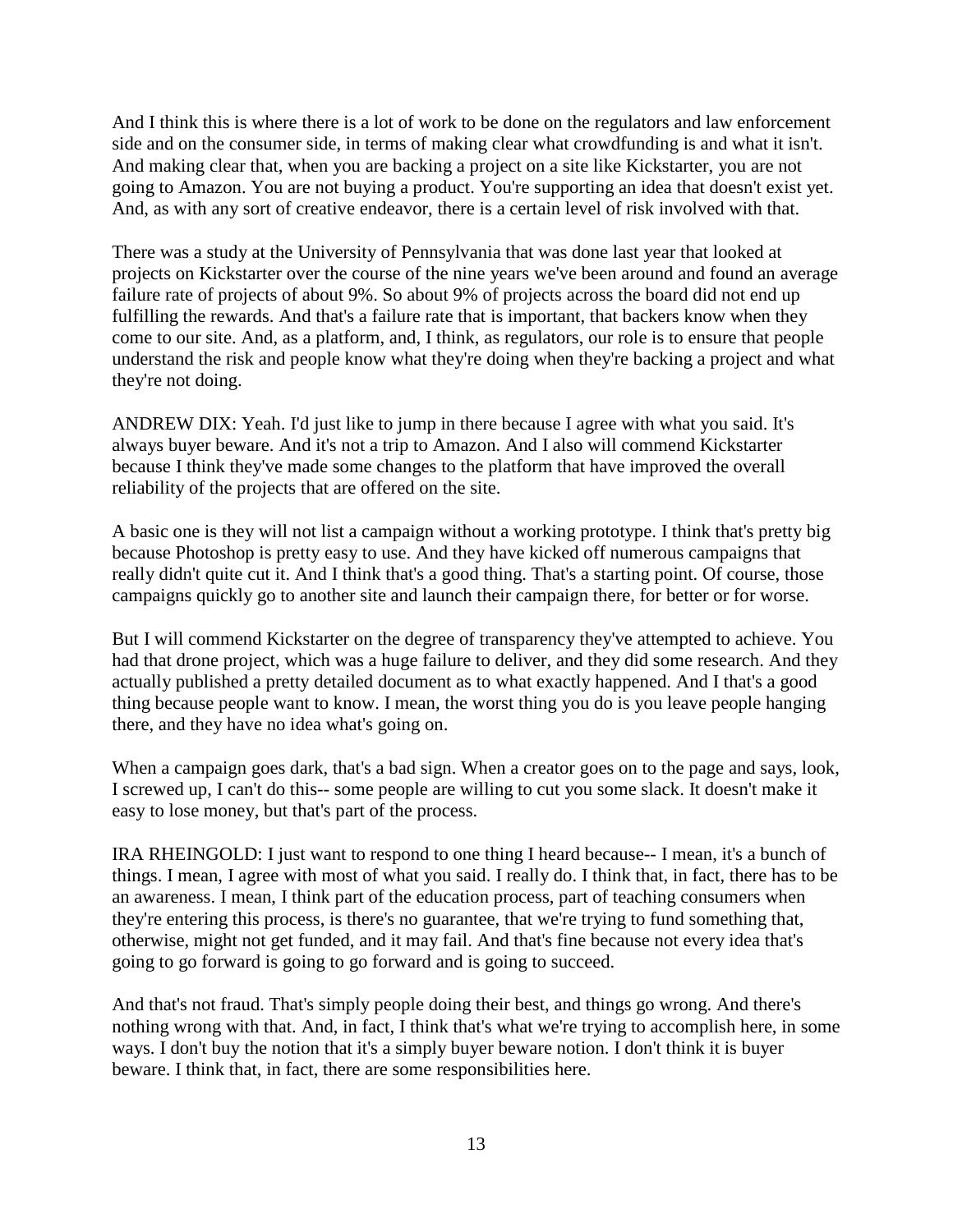And the fact is that, when people step up to give at Kickstarter, there's a certain base of trust there. There's certain responsibility for-- and I don't mean to pick on-- we're just sitting next to each other, and it keeps coming up, but it's any platform. There's a certain responsibility. And it's not simply, hey consumer, you're taking all the risk because you're entering into this process here-- and that, in fact, there is some responsibility.

We have a concept-- I mean, one Maryland court may have said that there is no platform responsibility. I'd make the argument in other instances where, depending upon the circumstances, I think we could probably find something else. I practiced law for many years in the state of Illinois, and we had a concept that we called "fruits of the fraud." And the notion was that, if you knew or should have known that someone was engaged in fraud, and you profited from it, then you were liable for it.

So again, it goes to the duty of what is the responsibility of the platform to determine whether or not this act was fraudulent. Now, we may have enough analytics at this point. We may have enough machine learning, enough data, and there are enough systems in place to make sure that we're going to knock out some of those frauds. But I think that's one of the essential pieces here- is that the platforms that are engaged in this process have put systems in place that not everyone can get access to it, and they do some vetting before someone steps forward.

One other point I would just add-- I think, as we sit here today, we may be right that there is a higher point of access. My concern-- again, I bring the cynical consumer advocate perspective to this stuff-- I've been doing this for a long time-- is I'm not as concerned as we sit here today. What I am concerned about is what happens when the scope continues to grow, and there's this push to get more and more profits, and we try to grow bigger and bigger.

And we lose that oversight as we move along. We saw that in the financial services industry, where they just grew too big, too fast, and the oversight that needed to be put in place, the due diligence that needed to be necessary, really disappeared. So while we sit here today in an industry that is 9 years old-- the companies are 9 and 10 years old-- and things are in place, and they're working well-- what happens when the scale gets much more massive? Do we do we still have those systems in place to protect consumers? And I think that's the risk that we need to address now before we move forward.

JOE MAGEE: So no doubt this industry is only going to be growing and at a quick, faster rate.

#### IRA RHEINGOLD: Right.

JOE MAGEE: At least on the donation side, the nonprofit industry is quite highly regulated as it relates to disclosures and transparency. So we don't necessarily have some of the intricacies that, maybe, a rewards-based platform would have. But there's tons of watch dogs-- Charity Navigator, GuideStar-- out there that rate and rank nonprofits based on how much they spend on overhead, how much they spend on programs, and where their money goes to and how quickly, executive pay, and so on and so forth.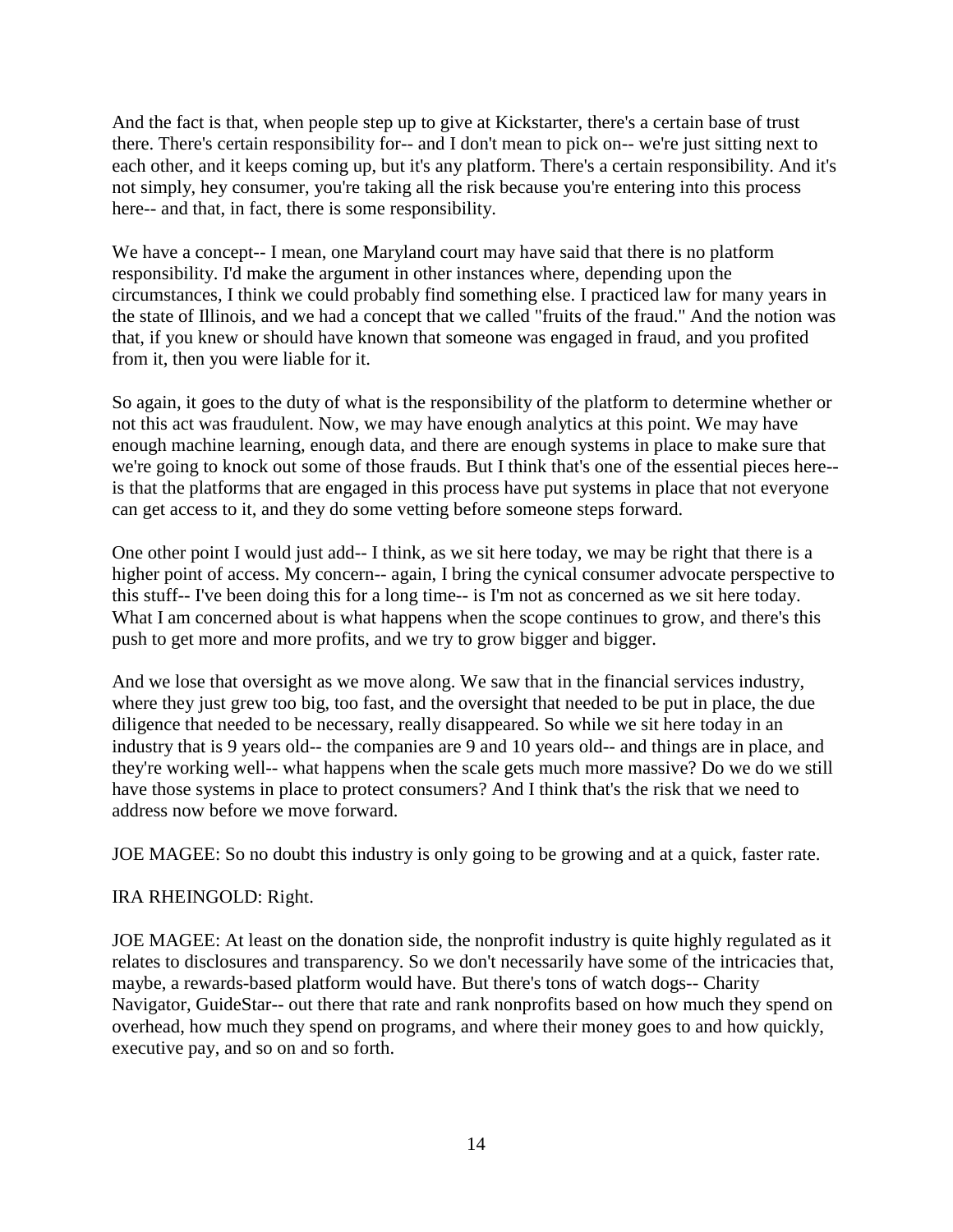So we do have the benefit, at least on the donation side, of consumers being able to access information through other third parties to vet these projects and these organizations.

HELEN WONG: I'm sorry-- so I just want to note one thing. We're talking about fraud. And that's really important. But I do want to note that the consumer protection is not just about fraud. To the extent that we have these projects, whether it's issue fulfillment, or you just don't know whether or not something is fraud, other parts of consumer protection regulations do kick in.

So we talked a lot about disclosures in the first panel and today. And I think that's something that is everyone's responsibility. You have to disclose. And another aspect that I think is really important when you're not sure whether or not a project is fraud is dispute resolutions. Do consumers know where to go when something goes wrong? Is there a process in place, and is that disclosed?

And we talked a bit about fees. Are consumers aware how much fees are taken off the top when they make a donation? All these things are issues that we look at. And it's not just about fraud.

ANDREW DIX: So does that mean the FTC will pursue failures to deliver?

HELEN WONG: I can't comment on any investigations that we may or may not have, but, I mean, our law has been the same. It's Section 5. It's about deception. It's about unfairness. And to the extent that there are issues like that, and consumers are complaining about it, we are concerned about it. And obviously I can't comment on what investigations we have.

EVAN ZULLOW: And Helen raises a good point that a lot of this for us at the FTC-- we are using the word fraud, but it's really-- when you're dealing with potential representations, you have to look through the eyes of the reasonable consumer as to some of these distinctions. For example, we've had a good conversation here about lack of success of a project versus deception or fraud.

And so I'd just be curious to get a sense-- if anybody has, of you here-- what the current state of consumer understanding is when navigating these platforms. And then, maybe, also the sorts of information that's typically being provided to consumers about some of the risks.

MICHAL ROSENN: I think that it's a much better place than it was in the past. I think you are increasingly seeing consumers understanding the nature of what a crowdfunding campaign is and what that entails. But I still think there's a ways to go. I still think that there are a lot of consumers who read on a blog about a project on Kickstarter, on Indiegogo, for some product and follow the link and back the project, thinking they're buying something.

And I agree with Ira that I don't think that it's purely a buyer beware system here. I think that we, as a platform, do have a responsibility to help shape consumer understanding, as I mentioned, and to reduce the risk of not just fraud but of non-fulfillment. And so Andrew mentioned we require a prototype. And we don't allow photo realistic renderings for technology and hardware projects on our site.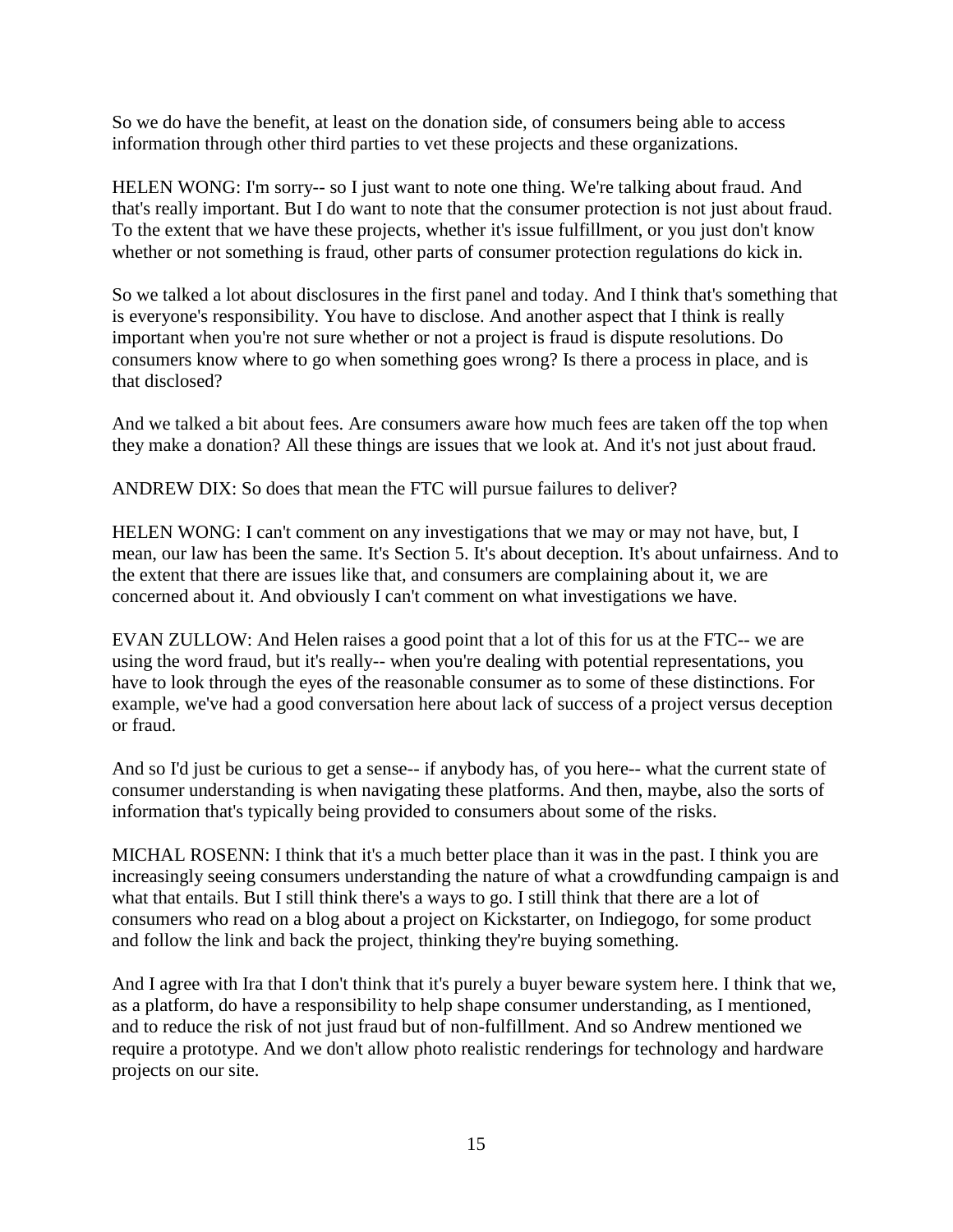Our integrity team is one of the largest teams at our company. And they are monitoring constantly for potential payment fraud that might be going on, networks of people trying to create fraudulent projects and fraudulent donations, as well as making sure that the guidelines of our site, which are meant to help to minimize the risk of non-fulfillment, are being met.

And we rely on our community to a great extent on that. In the presentation earlier, one of the things mentioned was an option to report a project. That's the source of most of our investigations, and we look into that. And we very, very much view our role as evolving and as leading the charge in how to make the platform and crowdfunding, generally, as safe as possible.

## EVAN ZULLOW: Thank you. Helen?

THOMAS D. SELZ: I think Michal's point it is a very important one, which is the self-interest of the platform, that it may not be legally liable for what the content is, but it has a reputation to maintain. And that puts it back on the consumer to do a little bit of research, in terms of before they give money-- who is this platform? Is it somebody who has had any problems in the past? It may be that you can check with a local AG's office or with the FTC to see whether this particular platform has had any problems or any complaints lodged against it. So there is some work that the consumer has to do.

I think the discussion about disclosure and advising consumers is a difficult one because the technology is there that very few consumers will read the disclosure policies. You can say, have you read these disclosures? Have you read these warnings? Click here. And you click. Part of the problem with the internet is that people want it for speed. That's one of the benefits that was talked about earlier today in the panel about peer-to-peer donation, peer-to-peer giving, was the speed of the transaction, the speed with which the money would get there.

Speed is important. That's why people go to the internet. In some ways, the more protections you put in-- there was discussion at the earlier panel about the various means of verification and authentication. And those are all great, but the more layers of authentication you build in, the more steps the consumer has to go through, and the less likely they are to want to go through it in a way that's meaningful to protect them. So it's a very difficult issue here in terms of, how do you protect the consumer in a way that doesn't interfere with or, in fact, discourage them from the benefits of the speed that the internet offers.

EVAN ZULLOW: And Helen, did you have any thoughts?

HELEN WONG: Sorry?

EVAN ZULLOW: I saw your name tag turned.

HELEN WONG: Sorry, that was from earlier.

EVAN ZULLOW: Oh. Suppose a scenario does arise where you have, whether it's an unsuccessful campaign, one that was somehow unlawful, and a consumer is seeking recourse of some kind. And you're reacting after the fact, when something has been flagged, or bad things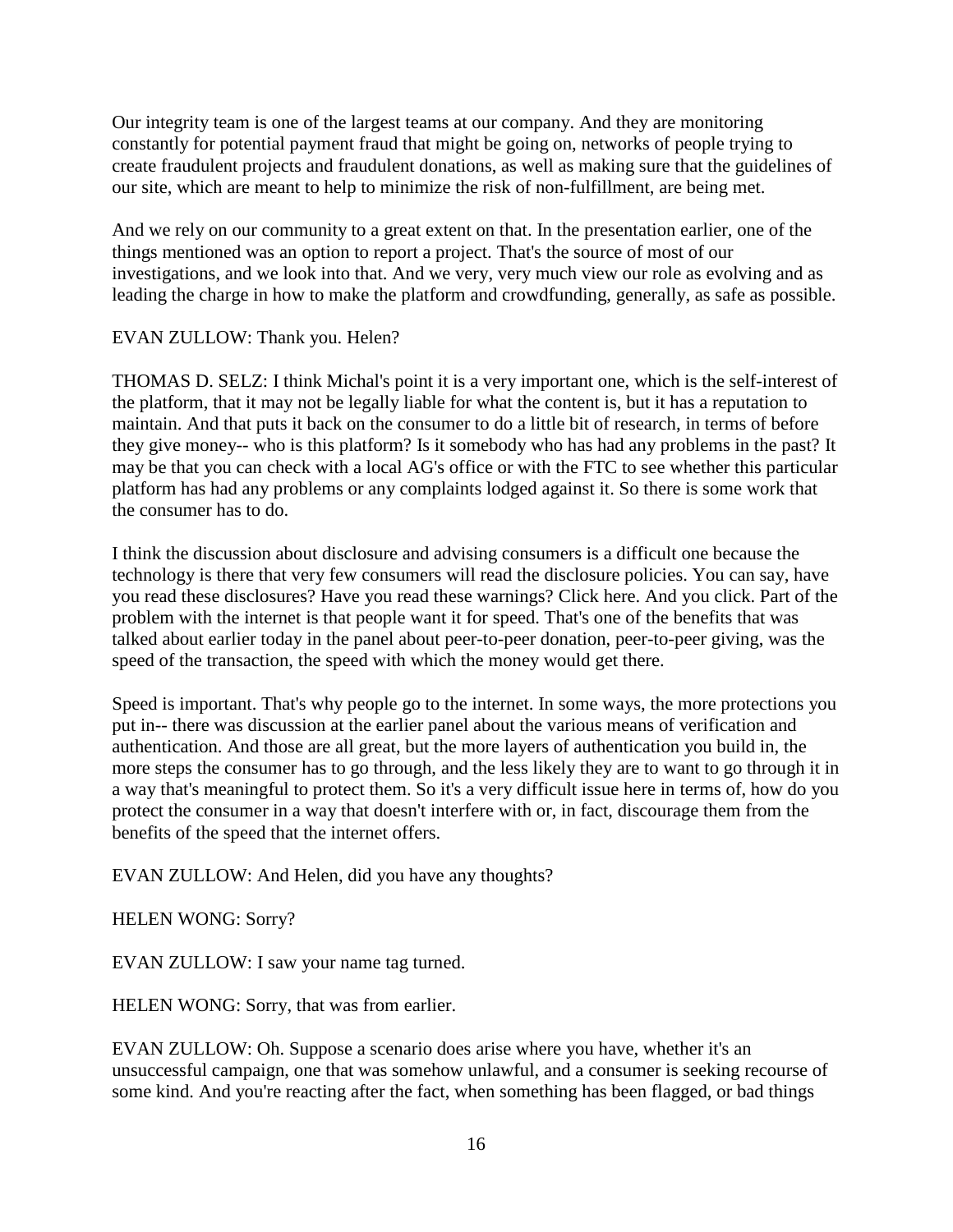have happened, potentially. What are everyone's understanding as to the sorts of recourse that are available now for consumers in this ecosystem?

MICHAL ROSENN: So what we see is a variety of different paths backers follow when, let's say, an estimated delivery date has passed, or there hasn't been an update in a while. You see them interacting with each other on comments on the project, speculating, writing in to us, in to our community support team. And what we do is, first of all, clarify expectations, say that an estimated delivery date is only an estimate, that this isn't a product that was purchased, and also reach out to the creator and remind them, as Tom said earlier, the importance of communication.

I think that's the number one thing that we impress upon our community and make the core of the message behind our platform, which is open and honest and transparent communication. That's what people want to see, that, if you're running into problems, if you're being honest about them, there will always be people who are angry, but, at the end of the day, that's the important thing, is to keep communication open.

I think beyond that, there is absolutely a role for regulators and law enforcement to play, to pursue instances of actual fraud, perhaps to do some investigation to differentiate fraud from a creator who's gone silent but is working and is just scared to update. But where there is actual fraud, I think the kind of action that the FTC brought with the Forking Path game is a fantastic example of existing structures of law enforcement working to prevent fraud in a new space.

THOMAS D. SELZ: In the donation model area, each of the 50 states has a lot of different regulations dealing with raising money for donations, things like registration requirements of the organization which is trying to raise the money, possibly bonding requirements, reporting requirements, in terms of what they have to report, how they use the money that's been given, limits on the amounts that can be paid to third parties, in terms of helping to raise the money-- a whole host of different rules and regulations.

So from a consumer point of view, in terms of consumer protection, there is some duty on the consumer, if they are concerned about this, to check with the local AG's office of the organization which is raising this for these funds, and saying, is this something where they're offering a charitable donation, and, if so, have they complied with the state regulations? If they haven't, that's a warning sign.

JOE MAGEE: Yeah, nonprofits literally live and die by transparency and being open about communication of where their money is going. There isn't a one-for-one transaction reward in our space. So there's a whole lot of trust that a consumer has to have in an organization that they're going to do right by the money that they give them. But constant communication between the donor and the organization, as I mentioned before, it's sort of the first touch point to get them into your community, but being open and honest about what you're doing with that money, where it's going, and how quickly it's going to the program that they might be supporting is critical to a nonprofit's success in delivering on its mission.

EVAN ZULLOW: And just to touch upon it, if there's something to discuss-- in the nonprofit realm or the donations ecosystem, are any of the issues that have arisen, whether they be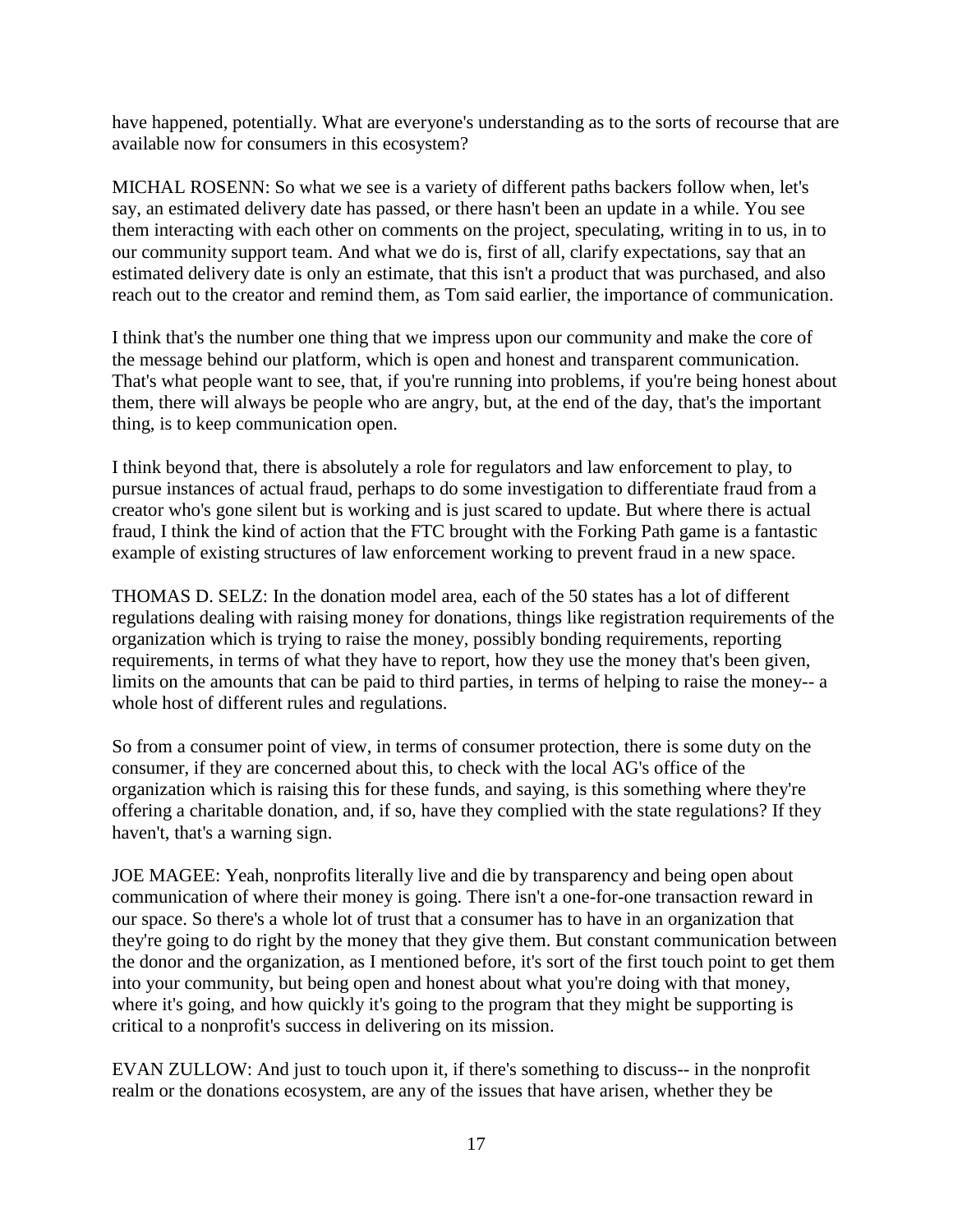unlawful conduct or even just problematic practices-- are there any differences or distinctions worth fleshing out when compared to the rewards-based space?

JOE MAGEE: Well, I mean, I think around the industry, a lot of that stuff is pretty set in stone, as it relates to national and state regulations. But I mean, famously, there was a foundation in New York City that was recently shut down because they didn't have the proper licenses to be soliciting donations. So it's pretty well-defined, as it relates to what a foundation or nonprofit can do to solicit funds.

But I think it's pretty clear, as it relates to how an organization is going to solicit funds to a potential consumer. So a lot of the transparency and communication issues are the same across the board, but there's no fulfillment of duty upon that donation or obligation by the organization, frankly, to say, yes, your money went here, and this is what's happening. That's just going to be determined by the success of the organization.

IRA RHEINGOLD: And some of this has to do with whether or not, actually, a contract has been formed. Within the donation, we're not really thinking about a contract being formed. Although, if you give money to some place, and they turn out-- buying paintings of the person who runs the foundation, that might be a problem.

JOE MAGEE: Or football helmets.

IRA RHEINGOLD: Right-- or football helmets. When you're entering into some form of a contract, where you have an expectation that this money-- you will get something in return. Now, it gets a little fuzzy here. I think, in the equity funding, I think it's more clear. Then, you might actually have consumers with a private right of action, where an opportunity to actually pursue action by themselves for the entity who's not fulfilling the terms of the contract.

HELEN WONG: There could be more traditional types of fraud, too, in terms of charity crowdfunding. You could just say that you're raising money for someone and not be doing it. And that's also a concern.

THOMAS D. SELZ: One of my major concerns, Ira, going back to your point about scale, and what's going to happen as this whole crowdfunding area begins growing exponentially, is something that's not just about whether the campaign itself has a problem with it, it's the data of the people who are making the contributions, who are sending the money in.

I think there are going to be huge privacy and data protection issues that are going to arise. And I think that's something which is going to be very troubling. And I'm not exactly sure how we begin dealing with that. I'm not sure that anybody has really begun thinking about the fact that, when you're sending money in via the internet, from a smartphone, it's a two-way street. And the data that you're sending, as somebody said on the panel today, it may be publicly available.

Even if you're just going to the organization, and it's not publicly available, it is an aggregation of information, which is now available for hackers. And I think, as the value of this data becomes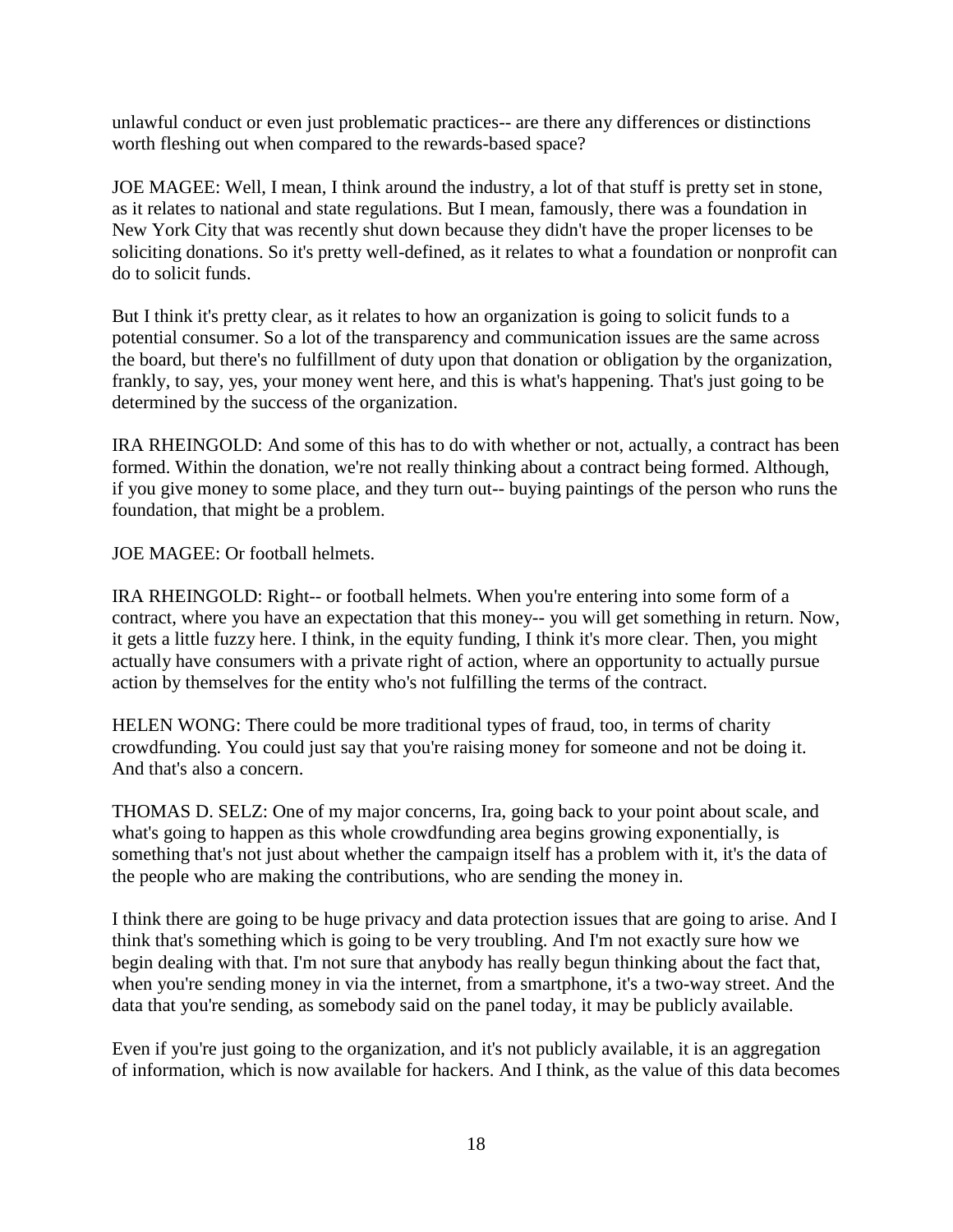greater and greater, there's going to be greater and greater opportunities for hacks and other things to come into play. They're going to be very troubling.

ANDREW DIX: I think that's an opportunity for this sector of the industry, be it donations or rewards, to get together and establish some best practices and set some basic, actually, high standards in which the platforms operate. And I think that would be a plus for all platforms that are engaged in the space.

IRA RHEINGOLD: Yeah. I mean, I couldn't agree more. I mean, I think the way this is going to grow is based on reputation-- the ability to be a place where people feel comfortable going, that their information is going to be protected, that the people they do business with are going to be trustworthy. The only way this is going to-- where we have a boom, here, really, is going to be dependent-- I mean, regulators can do what regulators can do. I'm a consumer advocate, so we'll always be looking at it from that perspective.

But if this industry fulfills where it thinks it can go, it really has a duty on itself to make sure that its integrity is protected. So I think that's something that, as we're still relatively early on in this process, before we get the scale, that, if you're interested in actually having a growing company, it's really important to protect your reputation. And the way you're going to protect your reputation and your integrity is by addressing the things that we're talking about here tonight.

MICHAL ROSENN: Yeah. I think that's absolutely right. And what we try to do is to help to evolve and establish best practices. And we, not to toot our own horn, but I mean, we are very much guided by wanting to do the best, even at the expense of our profit. So as Andrew mentioned, we suspend projects fairly frequently that would reap a pretty substantial financial reward if we let them go on because we see that they are violating our guidelines, that they aren't following all the rules.

And they do go and set themselves up elsewhere. So we are motivated by reputation. I think most companies are. But I am not certain that that, alone, is enough. I think there are a lot of platforms that are a little more unscrupulous, and, maybe, the consumer who is aware of these things is not going to contribute on those platforms.

But a lot of people don't investigate. And so I absolutely do think there is a role for both selfregulation and work with traditional regulators. But I think the important thing is to base this off of the evolving best practices that we can identify together. And I think the risk that you're always trying to balance against is setting regulations or rules that stifle innovation that not only is answering consumers' desires but, also, innovation, in terms of protecting consumers.

EVAN ZULLOW: And speaking again of consumers, we've touched upon some of these things over the course of this conversation, but I wanted to see if we could crystallize some thoughts a little bit further now, which is-- what practical tips, right now, would you give a consumer, whether it be somebody who's pretty sophisticated and is backing or funding a lot of projects or causes or somebody that's somewhat newer to the space, as to how to navigate it and avoid unlawful conduct or even just problematic conduct in the marketplace?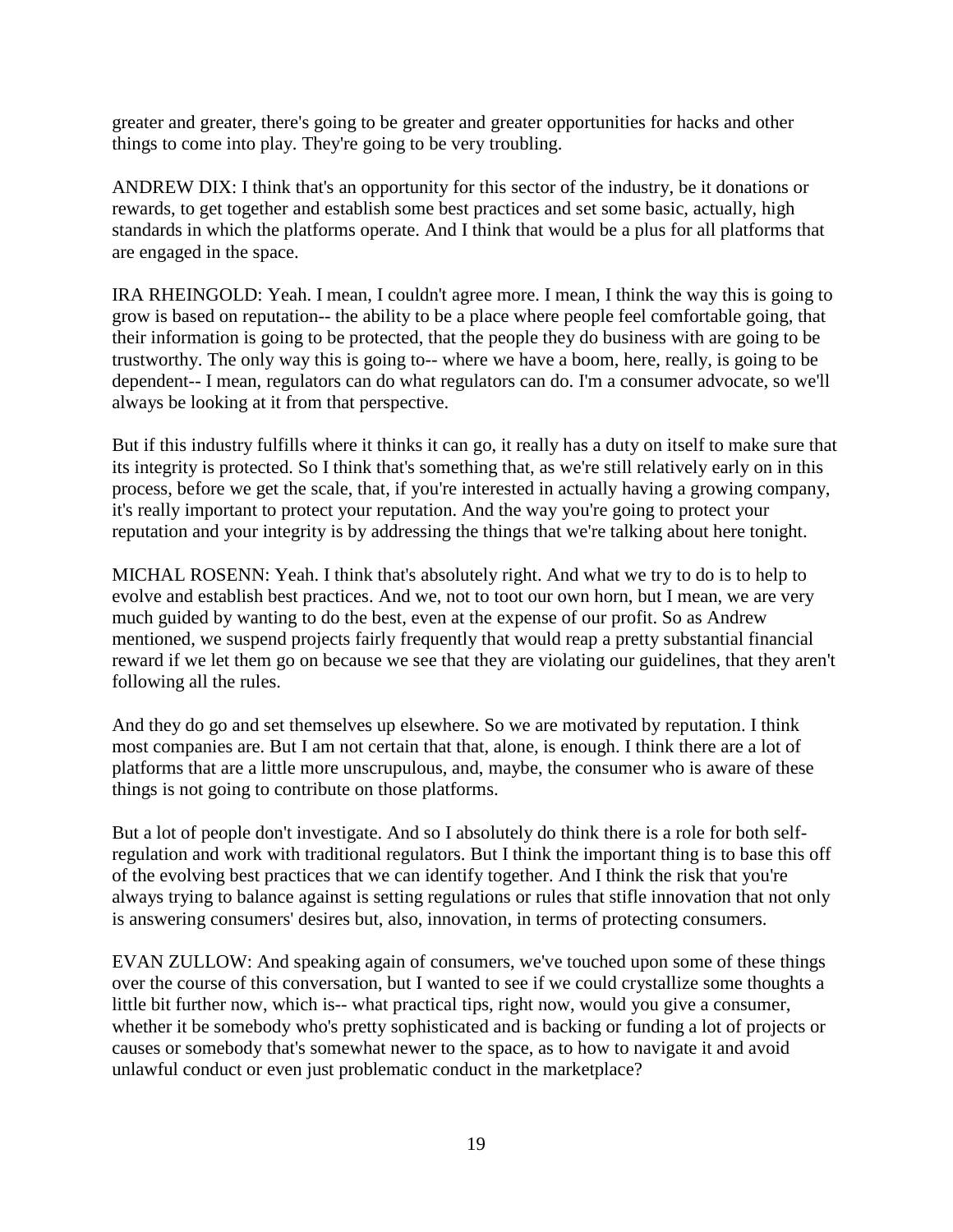THOMAS D. SELZ: I'm going to turn this question around on the FTC. Has the FTC considered having any kind of public outreach, of warning people about some of the dangers and best practices that consumers might want to think about if they get involved with these different kind of-- transferring money on the internet?

HELEN WONG: Actually, Tina brought that up during her presentation. When we brought out the FTC v. Chevalier case, we had a blog post. And in it, we gave specific tips on what consumers can do to protect themselves. Obviously, the blog post is about a year old now, but the ideas are the same. You have to do research. You have to research the campaign organizer.

And just using Kickstarter as an example because Michal is sitting right next to me, on Kickstarter, you can actually click on the campaign organizer's username and look at what other campaigns he's done before. You can see whether or not he's been successful. And that is an indicator to consumers about whether or not to donate to that specific campaign.

ANDREW DIX: Yeah. And I think there are some basic steps that anybody should take in backing a rewards-based campaign. Donations are little bit different. But I think, first of all, you want to verify that the person is actually a real person because there have been times in the past where bogus people have attempted to raise money online.

I agree with having a working prototype. I think that's very important. I think, if you want to back something that doesn't have a working prototype, you should consider it more of a donation. I think that, if you have an extensive delivery date for a hardware project, it's probably better to wait because there's people in Asia that are trolling the sites, and they're quick-cloning these products and turning around and selling them before the creator can get them out.

I think that, if you're looking at something, you say it's really cool, you may want to check and make certain that the person is actually creating it because I've seen projects where they'll just ship something over new from China, and they'll repackage it and sell it as their own. And I think, in the end, you really have to sit there and ask yourself, how badly do you need or want this perk or reward. Or maybe, it's better just to wait until it's on Amazon.

Now, that being said, I do think there's a lot of other projects and campaigns out there that are not just hardware or are product-based that do merit the support. And there have been some really cool hardware or design products that would not have been supported or funded without these platforms powering the way. I mean, Pebble watch is a great example of somebody who, I don't think, he had any funding before he launched on Kickstarter. And he's raised money on there, what? Three times now?

MICHAL ROSENN: Twice. Yeah. He'd gone to, I think, 20 VCs before coming to Kickstarter, and been rejected by all of them. And then--

ANDREW DIX: I think that's pretty cool. And that wouldn't have happened without a platform like Kickstarter. And I think that you're right in saying you don't want to crush innovation by saying, oh, it's time for the Feds to roll in and go hot and heavy because that's not the way to do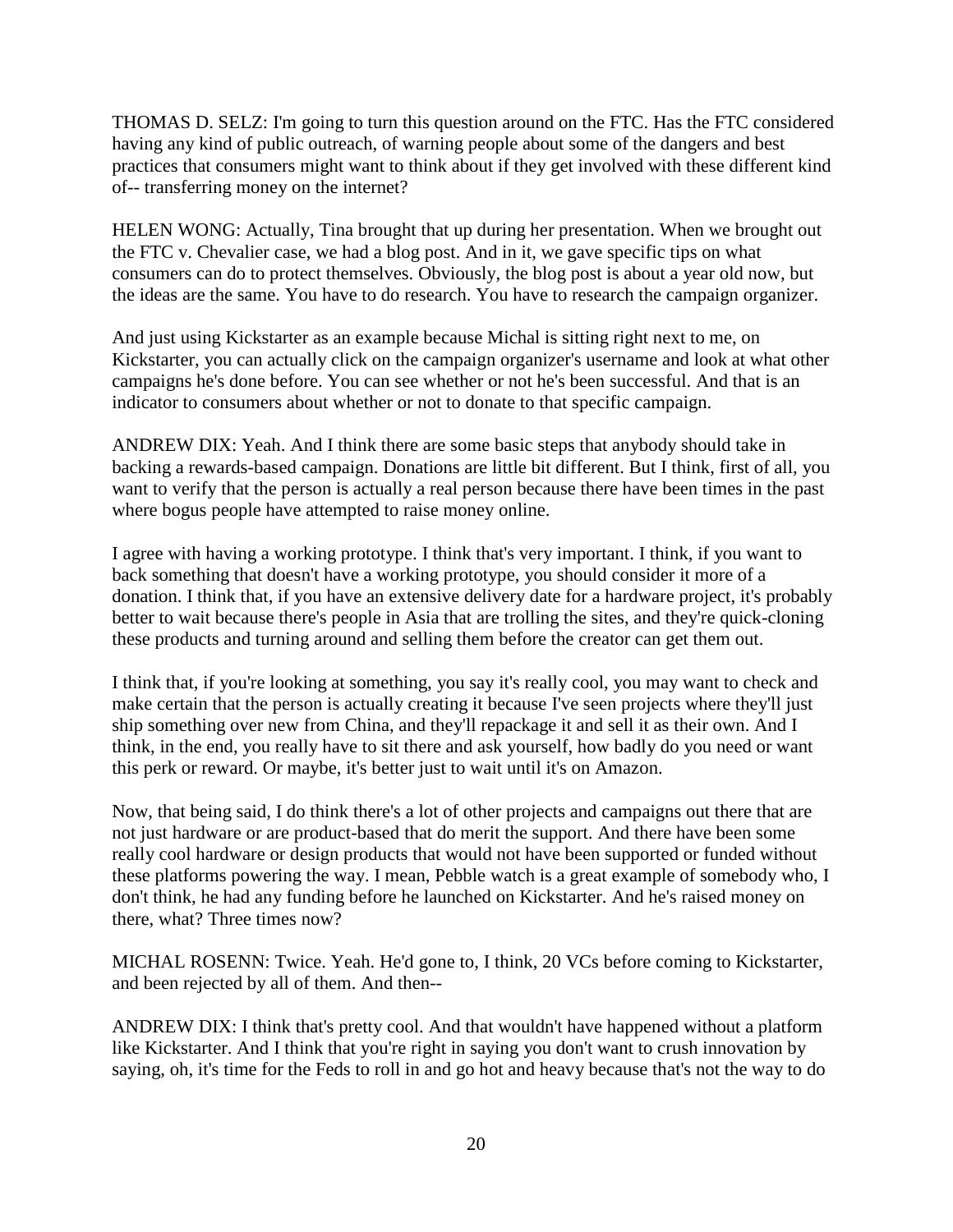it. You have to let the industry and the ecosystem evolve, watch, and be thoughtful in your approach to managing it going forward.

JOE MAGEE: From the nonprofit perspective, I think there's a number of things that consumers can do before they support a donation-based crowdfunding campaign. And that is you can look at various sites, as I mentioned earlier, of watchdogs that have rated some of these charities. There are charities that don't have ratings at all because, maybe, they're newer ones, and they're just starting up, in which case, at least, our platform allows the potential donor or fundraiser to reach out directly to that organization, figure out where their money is going in, and what's that supporting because there is an initial trust, whether it be an established nonprofit or one that's just starting out.

And then, secondly, if you're supporting a campaign, make sure that, if you expect to have a taxdeductible charitable contribution, that you're submitting a donation to a project that is eligible for those contributions and tax deductibility because nonprofits do sometimes solicit funds for projects that wouldn't necessarily be funded under or available for tax deductions. So there's a couple things that consumers can do diligence upfront before they submit a donation for crowdfunding.

THOMAS D. SELZ: And checking with the state AG where the organization is based to see if it has complied with those state regulations if they're trying to solicit donations.

EVAN ZULLOW: Thank you. And so I want to pose the same question, but this time for the campaigns of the businesses, the nonprofits, or the individuals seeking to raise funds. What would be some of the tips or rules of the road that you might give them as guidance to avoid doing something unlawful or just doing something problematic for the consumer?

JOE MAGEE: So on the nonprofit side, the terminology is fairly new, but, again, individual personal fundraising is not something new, arguably. That started with the March of Dimes in the early 70s. But a lot of nonprofits say, oh, I want to go out and raise \$50,000, or I want to go out and raise a million dollars through crowdfunding.

I mean, there's some pretty tangible metrics that you can back into these numbers. Basically, if you have, say, an email file or a donor database in which you can start looking at individuals sending out so many emails, so many social media posts-- and back into a number of based on activity. But don't think it's necessarily a silver bullet where you're going to put up a campaign page and raise a million dollars. There's a ton of effort and corralling that goes into supporters and outreach, both online and offline to raise funds.

The organizations that do it to a larger extent have significant teams and significant strategies around how they're going to raise money online. So it's definitely not a silver bullet or one-sizefits-all. And it takes substantial effort to try to raise a lot of money online with a large network.

MICHAL ROSENN: And that's completely true on the rewards-based side, as well. It is, as Thomas said earlier, very difficult to run a crowdfunding campaign. You have to think about outreach and actually soliciting the funds, especially if you're on an all-or-nothing platform like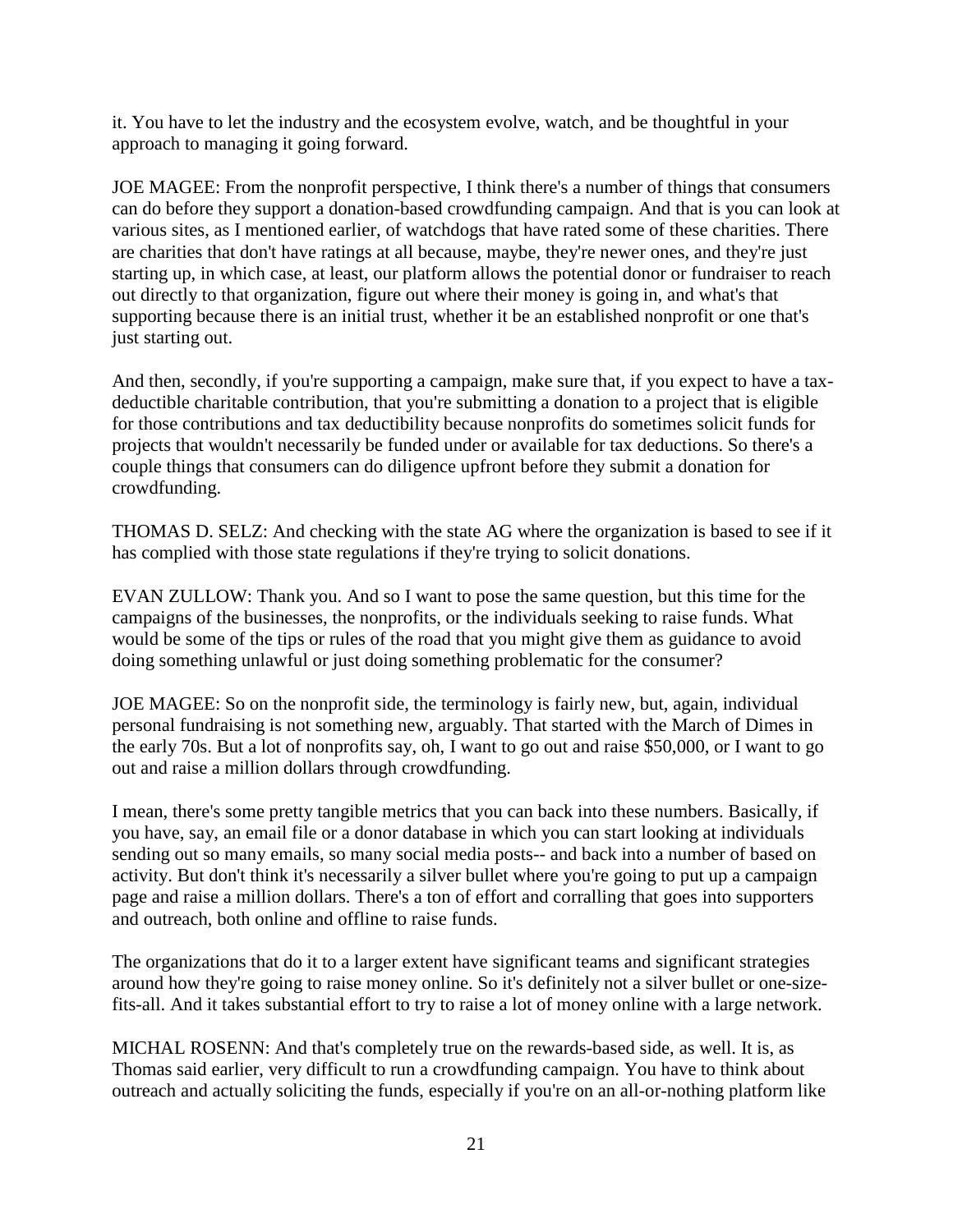ours. But you also have to think about the rewards. And you have to think about communication with backers, and how that is a job that's very, very difficult. It's time-consuming.

You have to think about what it's going to mean to manufacture and deliver rewards to your backers, whether it's a tote bag or if it's a natural product like a 3-D printer. And we do our best to help creators through this process, to give them the information that they need. A lot of creators will, if they reach their goal, do stretch goals and say, if we hit x amount, we'll give this extra reward.

And we've tried to do a lot to impress upon creators that it's not just more free money. These extra rewards cost money to manufacture and deliver, and to consider these things. And I think, coming back to the point that I keep saying, the number one thing is communication and transparency. Always, always, always communicate and be transparent with the backers, even- and especially-- when it's most difficult, which is when you are encountering problems, when you have bad news to deliver, when, let's say, you've failed, or some people are not going to get their reward, or the reward isn't turning out exactly as you'd originally thought or described it.

It's communication and transparency. It's not going to make everybody happy, but it will placate a lot more people than you realize and, at the end of the day, will help maintain your reputation and the reputation of crowdfunding.

THOMAS D. SELZ: One of the things to think about from a point of view of somebody who's running a crowdfunding campaign-- I think a critical factor is, how do you tier the rewards-- that one of the things when you're doing a crowdfunding campaign for rewards is you tend to want to have different rewards given for different amounts of money that are being donated. And so the greater the amount of money that's being contributed, the greater the reward or rewards that you're going to be giving.

And how do you tier that, how you set what the amount, what the nature of the reward is going to be, take into account what the cost may be? What the reward is going to be compared to the amount that's being contributed is very, very important because you want to make the rewards greater, as people contribute more, in order to encourage greater contributions.

ANDREW DIX: One thing I'd like to add-- it's been interesting to watch the professionalization of rewards-based campaigns, where now you have this industry percolating up that helps these creators and projects really run a professional campaign and just knock it out of the park. And there are several marketing firms that actually do a really great job. And they will tell you out of the gate for hardware design type projects or pre-sale type of campaigns, whether or not they think it will be successful.

And some of them will front the money to actually verify, just assure that it's successful. And I found that interesting, as there's these third parties that have moved in to help support these projects. And then the platforms themselves, Kickstarter and Indiegogo and others, are working more cohesively with these different stakeholders in the process.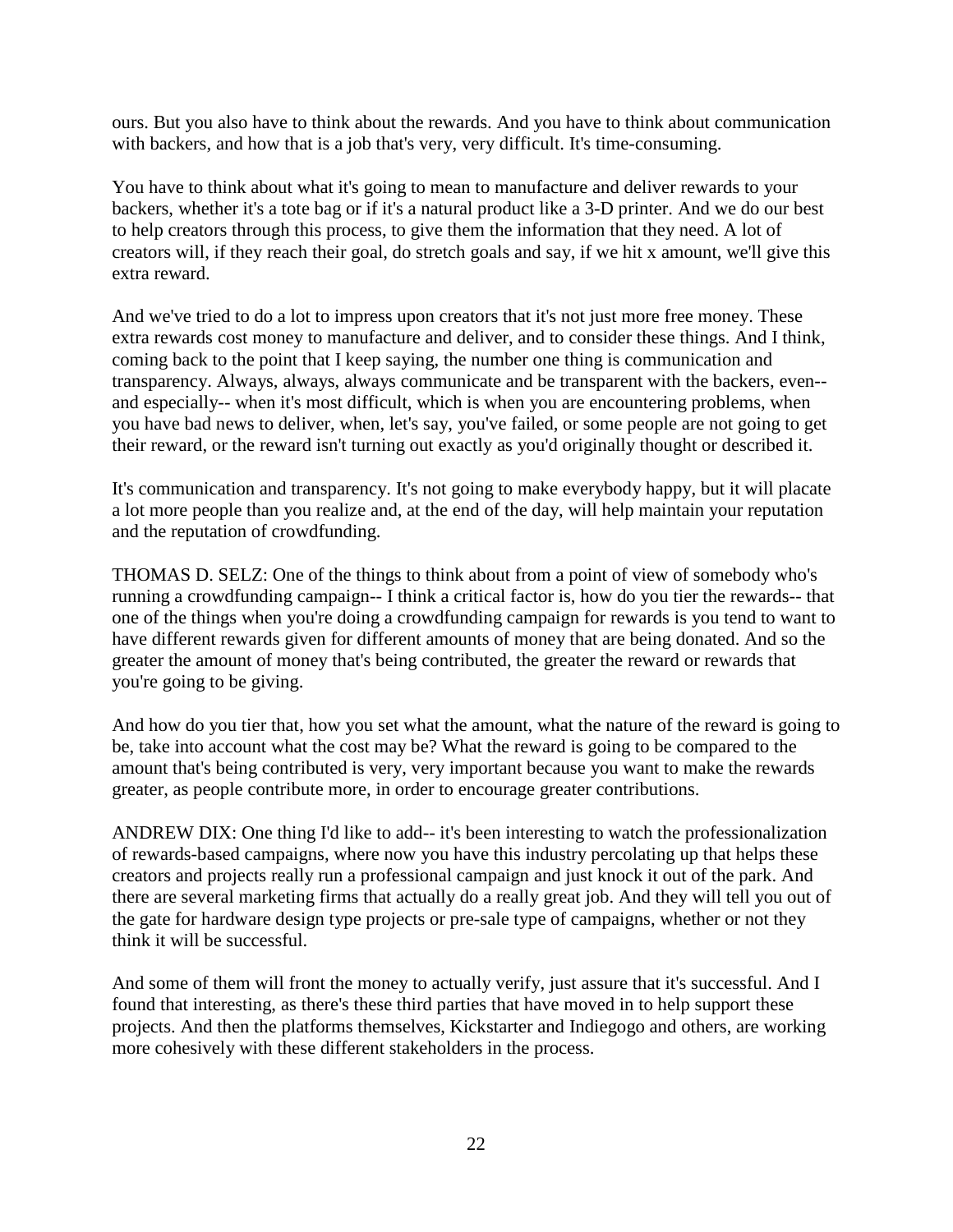MICHAL ROSENN: Yeah. I'm glad you brought that up. There is absolutely a professionalization of the market. And we see marketers and campaign consultants on both sides popping up. And a lot of them are great. And we're in the process of having a program where we identify certain organizations that we know have been successful and are above-board.

But it's also a source of fraud and the kind of danger that we're discussing here. And unfortunately, unscrupulous actors are extremely prevalent in this field. We've seen, just recently, an organization-- and they're very difficult to pin down because they continue to change their names, they evade our attempts at blocking them, but they, basically, guarantee a certain level of funding of a campaign. And what they do is they take stolen credit cards and contribute to that and then file chargebacks.

So it's an evolving area. And it's one where, I think, both from the platform perspective, we're trying to do everything we can, but there's also a significant role for regulators to be stepping in here.

THOMAS D. SELZ: Of course, using a professional to help you raise the funds to reach your campaign, that's an additional cost you have to factor in when you're figuring out what is the net amount I'm trying to raise.

ELIZABETH KWOK: So we have just a couple of minutes left. And to go back to Michal's last point, I wanted to talk a little bit about regulation. Several of you have touched upon that during our conversation today. And I wanted to hear more directly what you all may think the role of regulators in this space is, at least with respect to helping consumers avoiding issues.

JOE MAGEE: I mean, from my perspective, I think it's awareness. To be frank, I didn't know that the FTC got involved in many cases and, at state levels, worked with AGs. So for me, as someone who operates a platform, it's helpful to understand that I can actually even go to a regulatory body if I, as an operator, have questions or issues that come up.

But from a consumer standpoint, I mean, I think just the fact that you keep promoting that cases are brought, that there are regulations and agencies that are working on behalf of consumers to protect them, as it relates to crowdfunding, I think, is hugely important for the success of this industry to keep growing-- to know that there are other stakeholders that have the best interests of this industry.

HELEN WONG: I'll just jump in here, and, sorry, I forgot to say my disclaimer earlier, but everything that I've said today does not necessarily represent that of the FTC.

# [LAUGHTER]

They're my views alone. So with that, I'll give my closing thought.

Obviously, we think that there is a healthy role for regulators here. But here, at the FTC, we really support innovation. And I know it's cliche, but we really do think that innovation and consumer protections go hand in hand. And a lot of the laws that we enforce, we're saying very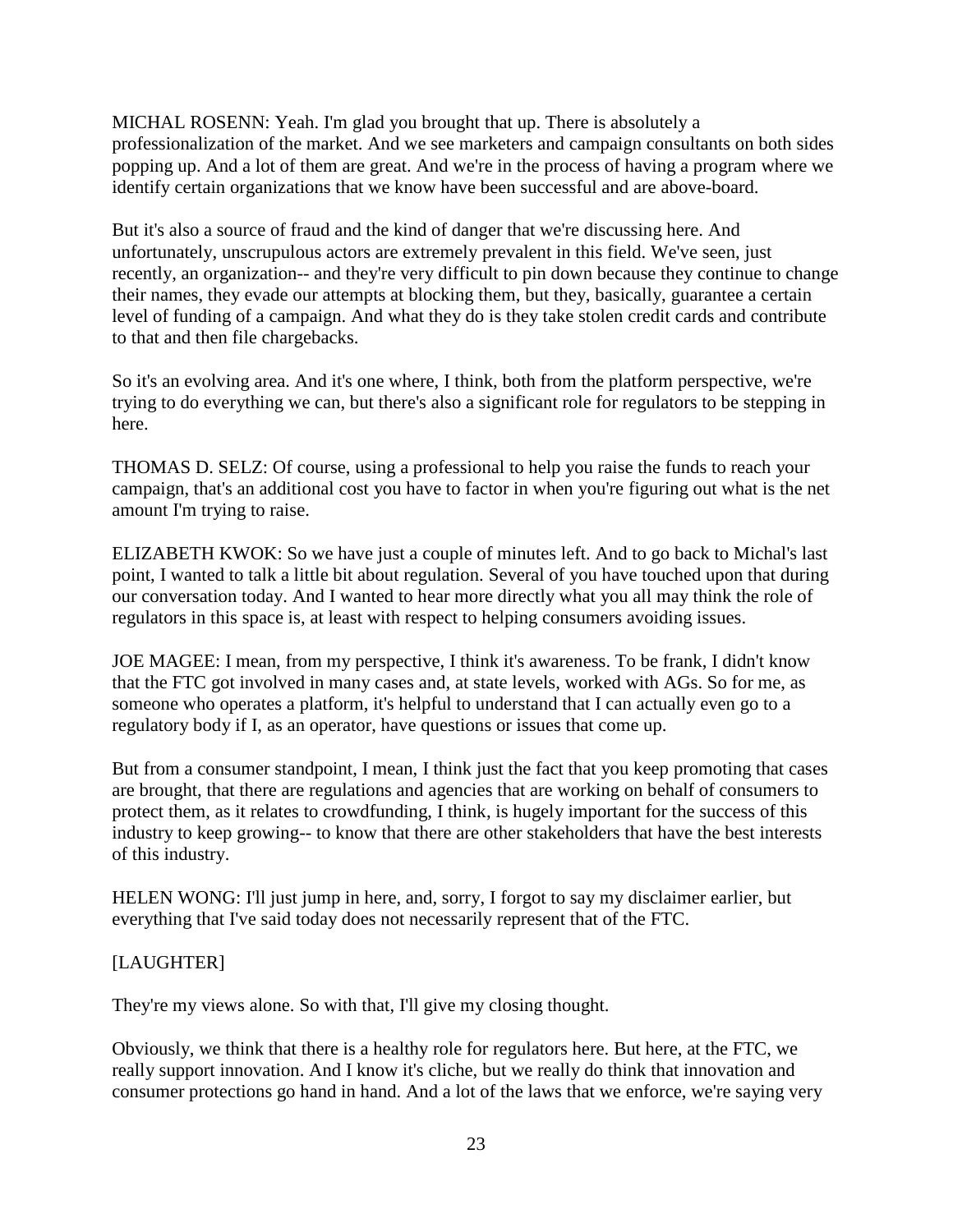basic consumer protection principles. Keep your promises. Don't lie to consumers. And make adequate disclosures, especially if they are material to consumers.

ANDREW DIX: I'd just like to reaffirm what I said earlier, as I would really like to see- personally I'd like to see-- industry participants to take a stand and create best practices, standards that they adhere to, and set them high. And if there are some platforms that won't abide by them, well, you know what? I mean, that's too bad for them because, then, they've been differentiated and because I think that you're right in saying that there's a lot of reputation at stake here.

And it's in the interest of these platforms to maintain a stellar and upstanding reputation for providing the best service possible and the transparency that's incumbent upon that. So I think that that is very important at this stage of the game.

IRA RHEINGOLD: And I think that's fair. I think that industry should have the first shot at creating some standards for themselves. I also think there's, obviously, a role, one, for enforcement. I think both AGs and the FTC are going to have to be vigorously enforcing this area and watching closely. I think standards are going to be important, what type of disclosures people get, what type of standards of due diligence are going to be necessary for a platform that's going to be doing business with people. I think those are all things that are going to be very important.

I'm actually not sure who that regulator is who will have to create it, whether it be--

ANDREW DIX: You have plenty to choose from.

IRA RHEINGOLD: Right. Although, not really because I'm not sure this fits into or under everybody's jurisdiction, except maybe on a state level. I'm not sure who the federal regulator would be in charge of creating some sort of standards. I think, again, I think, in some ways, the future is up to the industry. I don't think there's a gigantic rush for people to think about-- I mean, in FinTech, some of the regulators are fighting about how they can get in there, so they can regulate it or at least become part of-- to be able to collect the fees from the FinTech industry to register them and stuff like that.

JOE MAGEE: I mean, the fact of the matter is, if the platforms and operators of the technology solutions don't act in good faith, this won't be successful. The consumers won't trust this method of gaining access to products or causes.

IRA RHEINGOLD: I think that is absolutely right. But I also think, as long as you maintain control, as long as you maintain good standards, as long as we limit the amount of fraud and the unfair practices that exist, regulators will keep a light touch. I think the question becomes if, in fact, it grows at a point exponentially, without those protections in place, then you create the risk of regulators really stepping in with a heavier foot than otherwise might be necessary.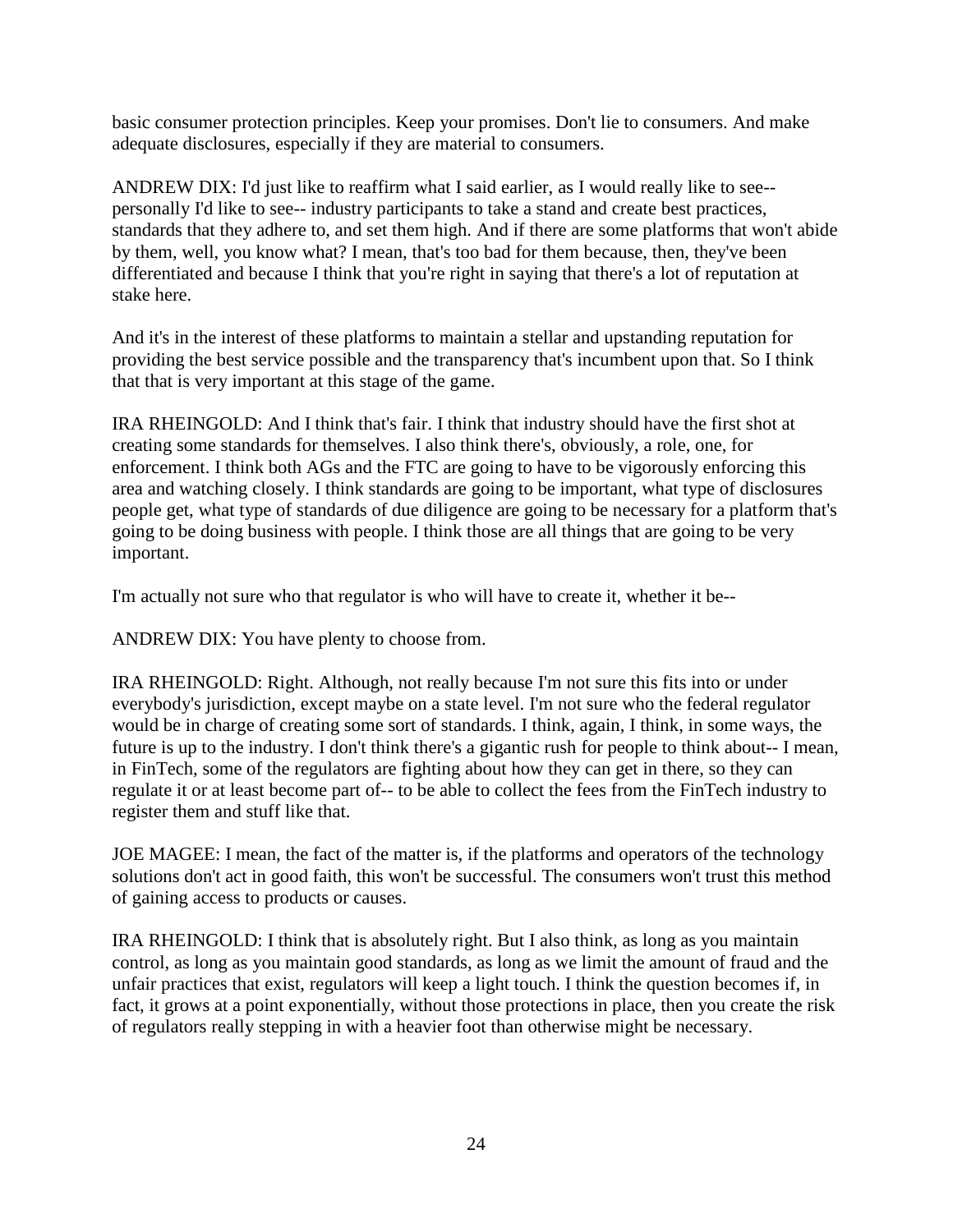So I think, in some ways, the fate of this industry and regulation is going to be up to the folks who are sitting up here and the people in the industry to determine how much a role regulator is going to have to play.

EVAN ZULLOW: And speaking of a heavy foot, I apologize, but it looks like we've run out of time. So thank you so much, all of you, for coming here today and contributing to this discussion. I wish we actually had an additional hour for both this and our previous panel. So we'll need to have you back, maybe this time next year. So thank you again, and please thank our panelists. Thank you

# [APPLAUSE]

And then, as we step down, I'd just like to have Malini Mithal, the acting Associate Director for the FTC's Division of Financial Practices, come up to deliver our closing remarks. Thank you.

MALINI MITHAL: I'm Malini Mithal, the acting Associate Director of DFP at the FTC's Bureau of Consumer Protection. We've had some great discussion today. I just want to take a minute or two to wrap up some of the key points that I heard.

On peer-to-peer payments, our first panels' experts described potential benefits of the platform, including convenience and speed. We heard that this is a payment method not just being used by millennials. It's being more widely adopted than that. And we also heard that the marketplace continues to evolve with small companies offering P2P payments and bigger players offering P2P payments as one of many services.

Of course, the added convenience of these type of payments must be balanced with protecting consumers. So our panelists today discussed, among other things, the opportunities for fraudsters that exist on these platforms. As one panelist commented, "The mode is new, but the scams are old."

So panelists discussed how platforms need to take steps to address potential fraud. We also discussed dispute resolution for consumers in the event that something goes wrong. Consumers should understand their rights and protections when choosing whether to use a P2P service and what funding mechanism to use for payment. And companies should develop clear policies about resolution of fraudulent and unauthorized charges and clearly convey those policies to consumers.

During the second half of our program, we delved into the crowdfunding marketplace. Our Office of Technology Research and Investigation highlighted the consumer experience when navigating crowdfunding platforms. And we looked closely at the ways in which platforms disclose fees as consumers check out and whether they provide an easy to find mechanism for reporting fraud or other problems.

Our panel on crowdfunding just now discussed many potential benefits. We know that crowdfunding may give small companies and entrepreneurs a chance to get off the ground. It can remove intermediaries, and it can enable consumers to quickly raise charitable donations if